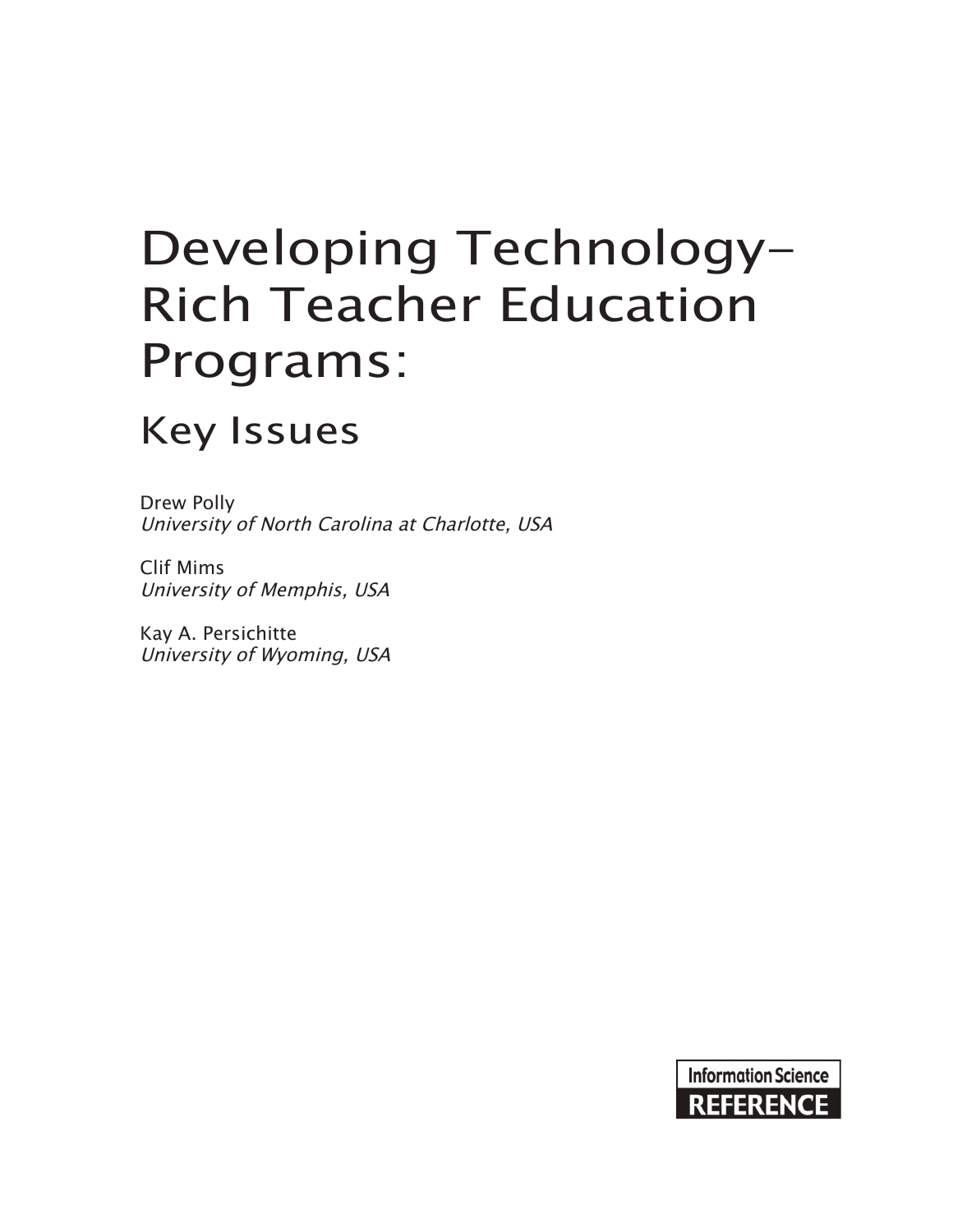| Managing Director:              | Lindsay Johnston           |
|---------------------------------|----------------------------|
| Senior Editorial Director:      | <b>Heather Probst</b>      |
| <b>Book Production Manager:</b> | Sean Woznicki              |
| Development Manager:            | Joel Gamon                 |
| Development Editor:             | Michael Killian            |
| Acquisitions Editor:            | Erika Gallagher            |
| Typesetters:                    | Mackenzie Snader           |
| Print Coordinator:              | Jamie Snavely              |
| Cover Design:                   | Nick Newcomer, Greg Snader |
|                                 |                            |

Published in the United States of America by

Information Science Reference (an imprint of IGI Global) 701 E. Chocolate Avenue Hershey PA 17033 Tel: 717-533-8845 Fax: 717-533-8661 E-mail: cust@igi-global.com Web site: http://www.igi-global.com

Copyright © 2012 by IGI Global. All rights reserved. No part of this publication may be reproduced, stored or distributed in any form or by any means, electronic or mechanical, including photocopying, without written permission from the publisher. Product or company names used in this set are for identification purposes only. Inclusion of the names of the products or companies does not indicate a claim of ownership by IGI Global of the trademark or registered trademark.

#### Library of Congress Cataloging-in-Publication Data

Developing technology-rich teacher education programs: key issues / Drew Polly, Clif Mims, and Kay A. Persichitte, editors.

p. cm.

Includes bibliographical references and index.

 Summary: "This book offers professional teacher educators a rare opportunity to harvest the thinking of pioneering colleagues spanning dozens of universities, and to benefit from the creativity, scholarship, hard work, and reflection that led them to the models they describe"--Provided by publisher.

 ISBN 978-1-4666-0014-0 (hardcover) -- ISBN 978-1-4666-0015-7 (ebook) -- ISBN 978-1-4666-0016-4 (print & perpetual access) 1. Teachers--Training of--Curricula--United States. 2. Educational technology--Study and teaching (Higher)--United States. I. Polly, Drew, 1977- II. Mims, Clif, 1971- III. Persichitte, Kay A., 1954-

LB1715.D484 2012

370.71'1--dc23

#### 2011043978

British Cataloguing in Publication Data

A Cataloguing in Publication record for this book is available from the British Library.

All work contributed to this book is new, previously-unpublished material. The views expressed in this book are those of the authors, but not necessarily of the publisher.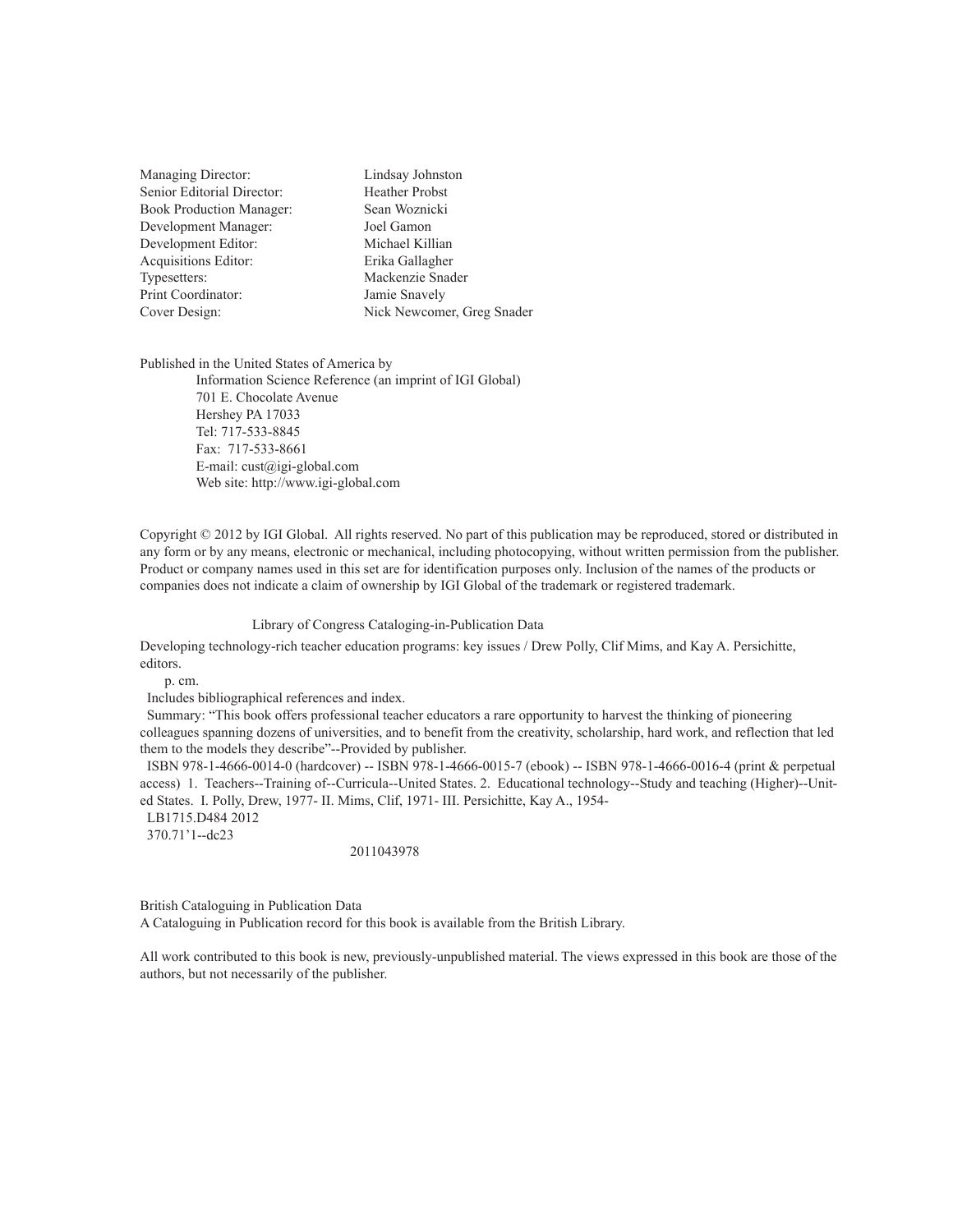## Chapter 32 Training Teachers for a Virtual School System: A Call to Action

**Michael K. Barbour** *Wayne State University, USA*

#### **abStract**

*Online learning at the K-12 level is growing exponentially. Students learning in supplemental virtual schools and full-time cyber schools, using a variety of delivery models that include and sometimes combine independent, asynchronous, and synchronous instruction, in almost every state in the US. In some instances the knowledge, skills, and abilities required by teachers in this technology-mediated environment is consistent with what they learned about face-to-face teaching in their teacher education programs, while in many instances, the two are quite different. Presently the lack of empirical research into effective K-12 online teaching limits teacher education programs. However, teacher education programs still need to better prepare pre-service and in-service teachers to design, deliver, and support students engaged virtual schooling.*

#### **intrOductiOn**

In the opening to her chapter on education and how the next generation of students should learn, Greenfield (2003) asks "What should we be teaching the next generation to equip them for citizenship in the mid 21st century and beyond?" (p. 148). The North American Council for Online Learning (NACOL – later the International Association for K-12 Online Learning) and the Partnership for 21st Century Skills (2006) believed that "virtual schools provide access to online, collaborative and self-paced learning environments – settings that can facilitate 21st century skills" (p. 2). They

DOI: 10.4018/978-1-4666-0014-0.ch032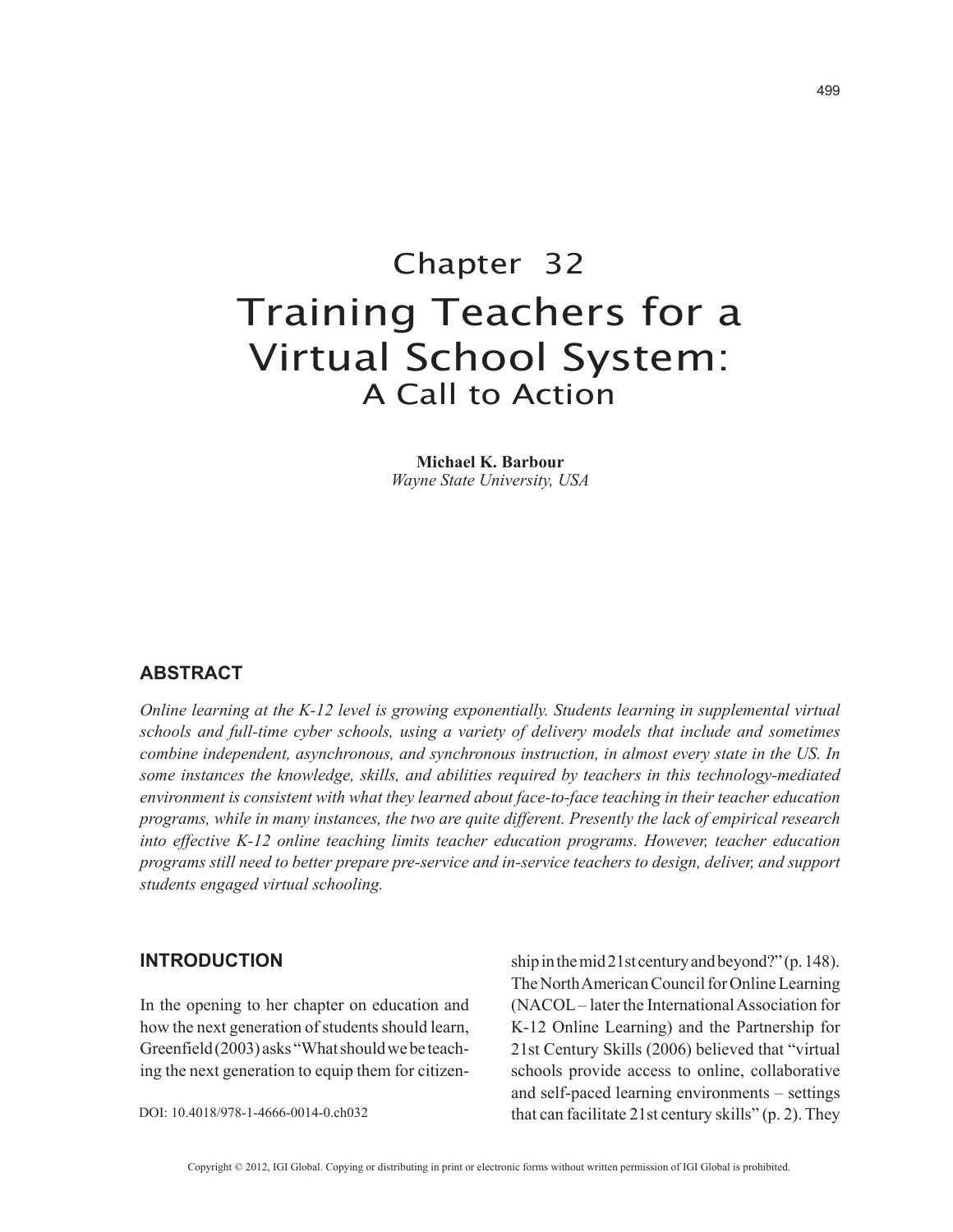later described twenty-first century learning as including skills such as creativity, problem solving, communication and analytical thinking. If these are some of the skills valued in the new economy and the environment provided by virtual schools is consistent with the kind of work setting our students will have to compete and excel in, one approach to re-organizing K-12 schools is through the use of virtual schooling.

However, according to Friedman (2006), students are "shaped in large measure by school systems that have had, from the dawn of the industrial age, a main purpose to produce employees for boxed positions in corporate [organizational] charts" (p. 304). Moreover, we have been preparing our teachers for the same kind of school system. In this chapter, I describe the current state of K-12 online learning in the United States. Then I discuss the nature of teaching in a K-12 online learning environment. Next, I describe how teaching in an online environment differs from traditional face-to-face teaching. Then, I examine the existing literature on teacher education and professional development related to virtual schooling, with an emphasis on the limited research into K-12 online teaching, and how the paucity of published, empirical research hinders the ability of teacher education programs to develop effective training. Finally, I describe the small number of teacher education initiatives that have begun to address the issue of preparing pre-service and in-service teachers to design, deliver and support virtual schooling.

#### **THE STATE OF K-12 Online learning**

The use of distance education in the K-12 environment stemming from a need to provide equal educational opportunities to rural areas is common throughout North America (Haughey & Muirhead, 1999). The use of distance education at the K-12 level has been in place since the beginning of the twentieth century, beginning with a correspondence model at the Calvert School of Baltimore in 1906 (Moore & Kearsley, 1996). Over the past 100 years, the model of distance education has evolved from these initial correspondence models to educational radio to instructional television to audiographics (Clark, 2007). In the past two decades, web-based or online delivery has become the dominant form of K-12 distance education delivery – with these online learning programs being organized into formal virtual or cyber schools, at least in North America (Barbour, 2009).

Clark (2000) defined a virtual school as "a state approved and/or regionally accredited school that offers secondary credit courses through distance learning methods that include Internet-based delivery" (p. i). While others distinguished between a virtual school (i.e., an entity where students took all of their courses from) and virtual schooling (where students take one or more courses through an online learning program) (Barker, Wendel and Richmond,1999); Clark (2001) has become the more accepted definition in the literature. In the United States, the first school to begin using K-12 online learning was the private Laurel Springs School in California around 1991. This was followed by the Utah eSchool in 1994-95, along with the Florida Virtual School and Virtual High School Global Consortium in 1996-97. In 2000-01 the for profit company K12, Inc. introduced the first full-time cyber school (Watson et al., 2009).

At the turn of the millennia, Clark (2001) estimated that there were between 40,000 and 50,000 virtual school enrolments. A decade later, Watson, Murin, Vashaw, Gemin and Rapp (2010) indicated that there were over 1,500,000 K-12 students enrolled in online courses in 48 states, and the District of Columbia. In 2006 Michigan became the first state in the US to require that all students complete an online learning experience in order to graduate from high school (a move that has been followed by other states). For example, the State of Florida requires that all school districts provide virtual schooling opportunities for any student who requests it, while New Mexico requires that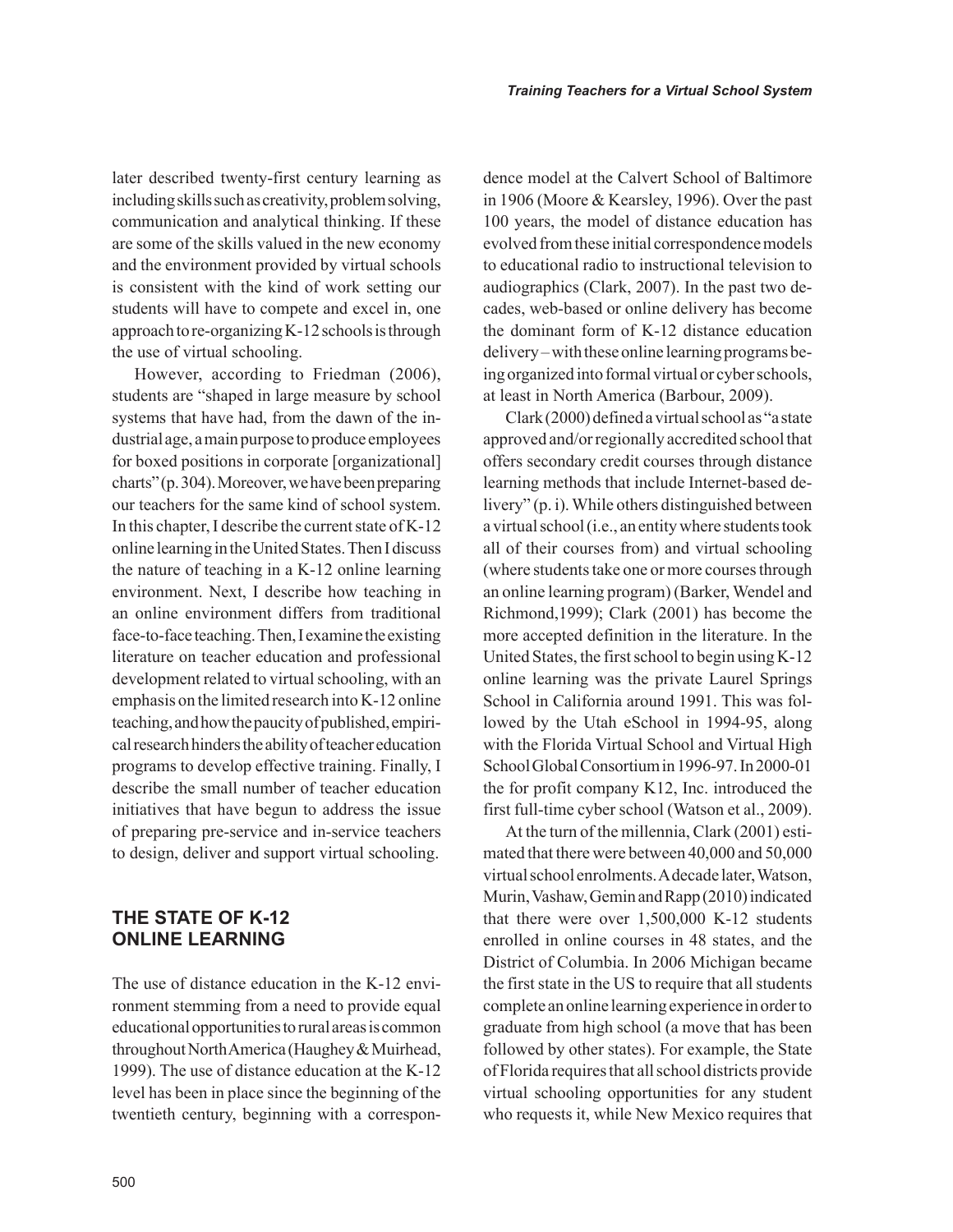students complete an Advanced Placement, an advanced or honors course, a dual-credit course offered in cooperation with an institution of higher education or a distance learning course in order to graduate. Some have even gone so far to predict that the majority of K-12 education will be delivered using online learning by the year 2020 (Christensen, Horn & Johnson, 2008).

#### **mOdelS OF k-12 Online learning**

There are many different delivery models used by K-12 online learning programs. Kaseman and Kaseman (2000) described them as ranging from traditional correspondence courses with student interaction being limited to readings and written responses, while others allowed students to interact with their teacher and classmates through a variety of asynchronous and synchronous communication tools. However, three primary models of delivery have emerged for virtual schools: independent, asynchronous, and synchronous (or a combination of two or more of these methods). The term virtual school began to be used to describe supplemental programs where the student is enrolled in a traditional brick-and-mortar or physical school and enrolls in one or more online courses to supplement their in-school courses, while the term cyber schooling began to refer to full-time programs when a student is not enrolled in a brick-and-mortar school at all but completes all of their courses online. For the purposes of this chapter, I will use the term virtual school to include all forms of K-12 online learning.

#### **Independent Model of Delivery**

As Kaseman and Kaseman indicated one model of delivery, the independent one, is similar to a student in a traditional correspondence course. Greenway and Vanourek (2006) described the delivery model as:

*In a "typical" day, a student might take mostly core courses with some electives and log on to the computer for an hour or two, clicking through interactive lessons with text, audio or video clips, Flash animation, and links to related sites; completing an online math quiz; e-mailing the teacher; and "chatting" with classmates online. Students complete the majority of their work offline in many of these online schools, for example, reading assignments, drafting an essay, conducting an experiment with school-supplied materials, and studying for an exam.. .. A parent or other responsible adult is asked to supervise—and sometimes to assist with instruction and motivation, all under the direction of a licensed teacher.*

In this delivery model, the student is essentially teaching themselves or being taught by a parent, with only minimum involvement from a teacher and the virtual school simply providing the materials used by the student.

#### **asynchronous model of delivery**

The asynchronous model of delivery is the most common. For example, Friend and Johnston (2005) described how students interact with an online curriculum that engages them in real-world applications, challenging them with content, and providing them with choice in the resources that they use and how they demonstrate their understanding of the content. When a student feels they have mastered the content, they turn "in assignments, and the teacher gives written feedback in the electronic course room or phones to discuss ways the student [sic] can improve performance" (p. 109). Zucker and Kozma (2003) described the asynchronous model as one where a student would use the online content and their textbook to work through the material and complete the written work – which would be submitted to the teacher for written feedback delivered to the student through the course management system. Along with the tools provided by the course manage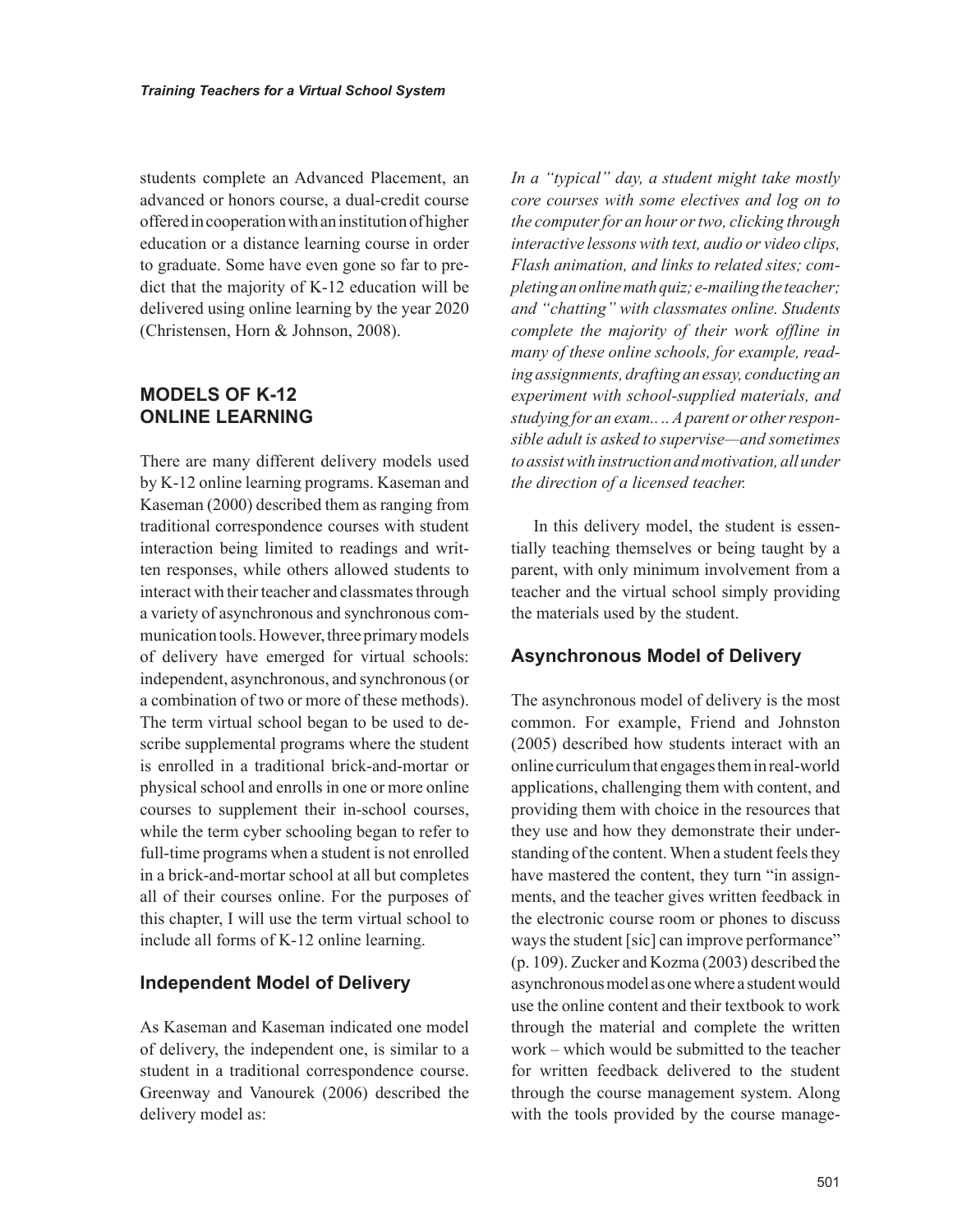ment system, many K-12 online teachers utilize a variety of Web 2.0 tools (e.g., blogging, wikis, social networking, etc.) in their asynchronous instruction. In this model the role of the teacher is more active, guiding the students through their course content.

Many online teachers experience difficulty teaching in this asynchronous environment. For example, Barbour (2007) found that in one virtual school teachers assigned time to work on assignments and other "seat work" to students during their scheduled asynchronous class time. Barbour compared the nature of this work to the kind of "busy work" classroom teachers often assign students to complete at the end of a lesson to practice the skills or knowledge presented in the lesson, or simply to occupy the time remaining in the class. Surrey and Ely (2007) described how people are likely to adopt innovations that are consistent with their current beliefs and practices. For many teachers, the asynchronous instructional tools are foreign to their traditional teaching habits, and they are unable to utilize them in effective ways beyond the kind of asynchronous work they would assign students in a traditional classroom environment.

#### **Synchronous Model of Delivery**

Some virtual schools also offer synchronous classes during the school day, although this model of delivery is utilized by only a small number of virtual schools. Murphy and Coffin (2003) described a synchronous learning environment as a "virtual classroom, [where students] have access to DM [direct messaging] and hand raising. Access to other tools, such as the microphone or the WB [whiteboard], must be assigned by the teacher" (p. 236). Using these tools, the teacher can lead a traditional lecture, using slides on the whiteboard to guide their thoughts or as notes for the student. Nippard and Murphy (2007) described many of the forms of interaction that might occur. Teachers can facilitate both audio and text-based discussions. The audio discussion can allow one person to speak at a time or multiple people, and the text messaging provides the opportunity for multiple individuals to participate in private or public discussions. These virtual classrooms also allow the teacher to have students to in groups in a variety of breakout rooms created by the teacher. Finally, the teacher can also allow the students to control various instructor functions to present material within the classroom.

Again, Barbour (2007) found that most of the actual instruction provided to students in that one virtual school occurred during the synchronous classes. The teachers' reliance on synchronous methods of instruction was consistent with the premise stated earlier by Surrey and Ely (2007). These teachers were drawn to the synchronous environment because the virtual classroom allowed them to teach in a way that they were familiar with (e.g., lecturing to students with the use of a whiteboard or other visual aids, students raising their hands to ask questions, speaking one at a time, etc.). The majority of synchronous instruction in virtual schooling occurs in Canadian programs, where education is controlled at the provincial level and provincial governments can expect accommodation as a condition of participation. As education is locally controlled in the United States, this kind of demand is not an effective tool. For example, if the Michigan Virtual School wished to have full-class synchronous sessions they would need as many of the 549 public schools districts that were participating in the Michigan Virtual School to agree upon a common schedule, start time, class period, lengths, etc.. This is why synchronous instruction in virtual schools in the United States are often limited to individual sessions or are outside of the school day.

#### **a new mOdel OF teaching and learning**

As evidenced by all three of these different models of virtual schooling, many of the teaching and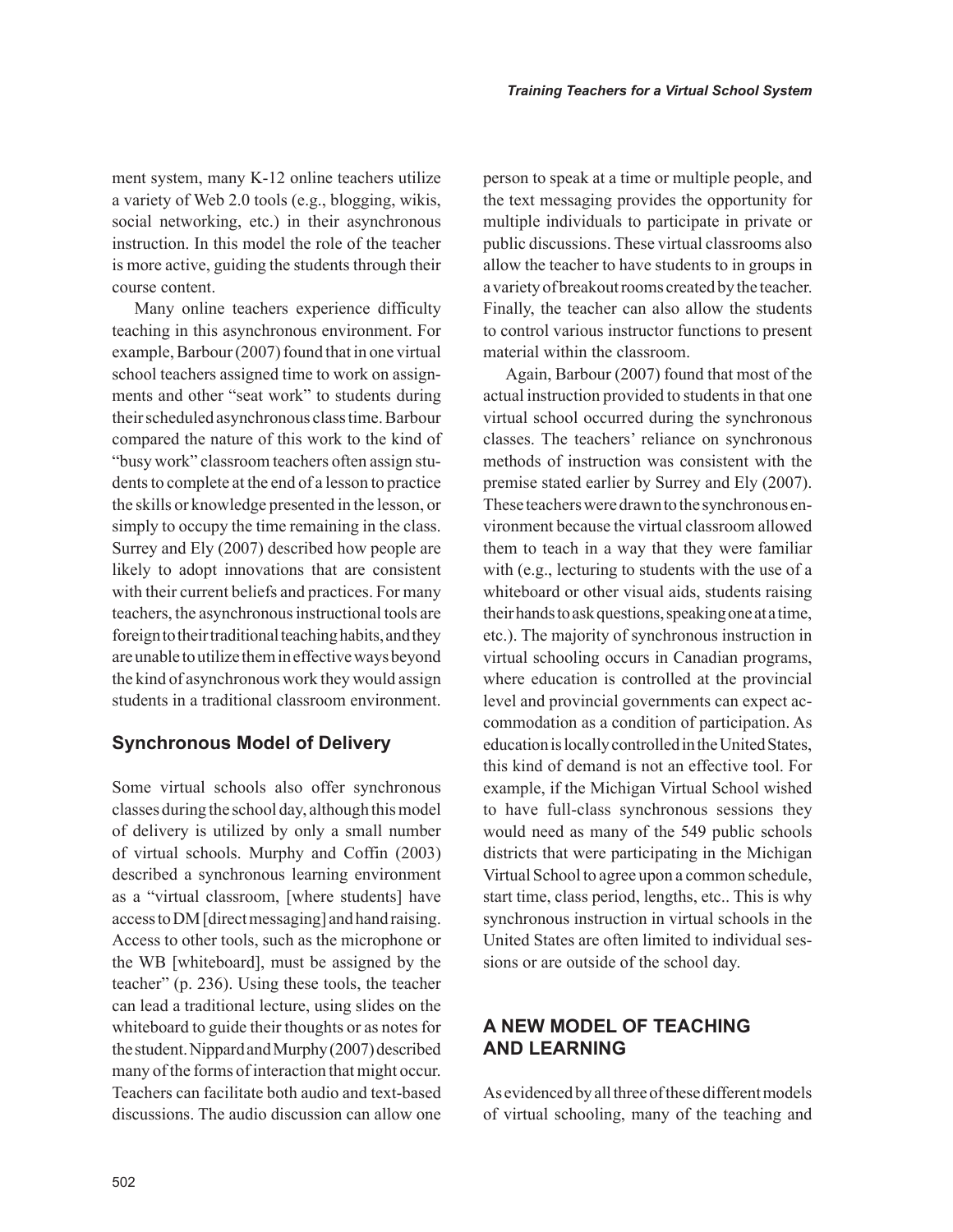learning interactions that are taking place in the virtual school environment are consistent with what one would find in a traditional brick-andmortar classroom – only these interactions are being mediated by technology (e.g., having students read material in a textbook and then respond to written questions, a teacher giving a lecture that is accompanied by overheads or a PowerPoint to students who can take notes and ask questions, etc.). These current models notwithstanding, some continue to argue that virtual schools have the ability to provide K-12 students with "the knowledge and skills they need in typical 21st century communities and workplaces" (Partnership for 21st Century Skills, 2002, p. 3). These proponents believe there is potential for K-12 online learning to equip students to work in a "fully networked computing environment as more important than a desk…. [where] they cannot be supervised in the traditional sense. Rather they must be given the environment and tools to create and succeed" (Tapscott, 1998, p. 10). With the ability to learn in that environment preparing them with the information and communication skills, along with the interpersonal and self-direction skills that will be needed for the twenty-first century.

Like many aspects of K-12 education, there are examples of K-12 online learning that are breaking the mold and providing students with these twenty-first century skills. For example, since 2005 the Michigan Virtual School has offered courses that introduce students to the Chinese language and culture. This course is taught by a native-speaking Chinese teacher, with a background in second language acquisition (NACOL & the Partnership for 21st Century Skills, 2006). With the growing importance of Asia in the global economy, this kind of opportunity for secondary school students has the potential to provide them with the global awareness and second-language skills that will be critical to their futures.

Another example is the any time, any place, any pace delivery model used by the Florida Virtual School. Under this system, students have the option to complete their online courses in more or less time than would be provided by a traditional brick-and-mortar school. The ability to customize how they take the course to fit their individual needs – in terms of when, where and how long they take to complete the necessary work to master the course content (Friend & Johnston, 2005). This provides students the opportunity to develop self-directed learning skills that they will be required to have as lifelong learners in the workplace. However, the ability to provide these skills does not necessarily mean that virtual schools are providing these skills at present. There is ample evidence examining online learning in higher education that has found online learning to not only not have lived up to the potential of online learning proponents, but also to have limited most faculty members' ability within the teaching and learning process (Herrington, Reeves & Oliver, 2005; Reeves; 2003, 2005). While virtual schools may allow for the development of the skills and knowledge needed for the twenty-first century, it certainly does not guarantee it. The question then becomes whether teacher education programs ready to prepare teachers to support these technology-mediated twenty-first century experiences to their students.

#### **teaching Online in a k-12 envirOnment**

Smith, Clark, & Blomeyer (2005) believed that only 1 percent of the K-12 teachers in the United States have been trained to teach online. Wood (2005) indicated that there was a "persistent opinion that people who have never taught in this medium [i.e., online] can jump in and teach a class," quoting Robert Blomeyer of the North Central Regional Education Laboratory, who continued "a good classroom teacher is not necessarily a good online teacher" (p. 36). In this section I describe some of the characteristics related to teaching in an online environment, and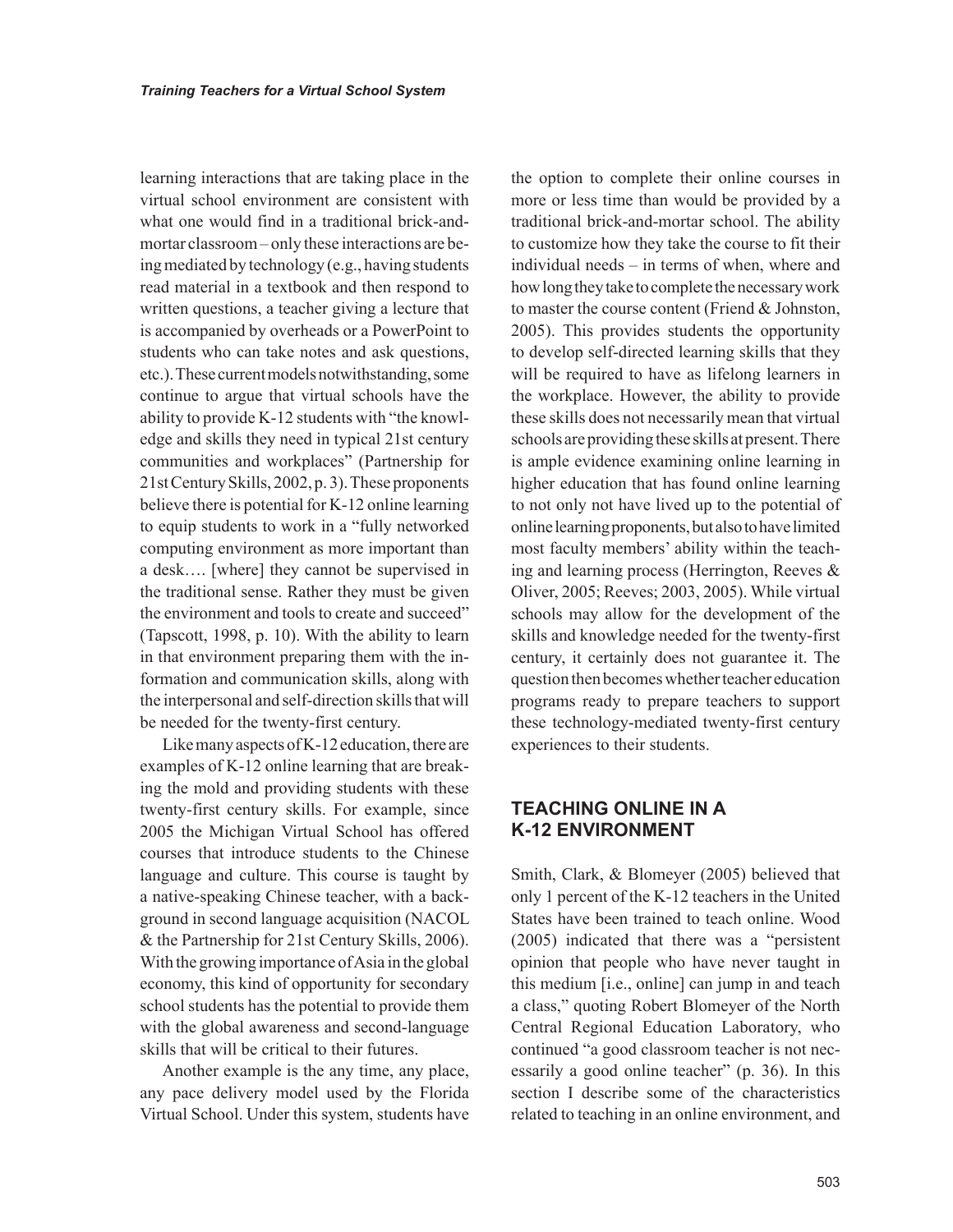how those characteristics are unique to the virtual school environment.

#### **Characteristics of Teaching Online**

Some of the skills necessary for teaching in an online environment are consistent with those provided by traditional teacher education programs, but there are other necessary skills that are largely absent (Davis & Roblyer, 2005). Roblyer and McKenzie (2000) stated that many of the factors that make a successful online teacher, such as good communication and classroom organization skills, were similar to those for any successful teacher. However, Davis, Roblyer, Charania, Ferdig Harms, Compton and Cho (2007) discovered "effective virtual teachers have qualities and skills that often set them apart from traditional teachers" (p. 28). Teaching in an online environment also requires a paradigm shift in how teachers perceive time and space, manage instructional activities and assessments, and engage students (Easton, 2003).

Morris (2002) described teachers who teach in technology-mediated environments, such as those provided by virtual schools, should have a high level of technology skills, be familiar with the curriculum, possess strong communication and organizational skills, and are excited about this new method of delivery. Lowes (2005) indicated that online teachers are required to use different strategies when determining "how to reach and evaluate, students when you cannot interact with them face-to-face on a daily basis" (p. 12). Since the skills to teach in an online environment cannot be assumed to transfer automatically from skills in teaching a face-to-face classroom, most online instructors are left unprepared to deal with the demands placed upon them because they do not understand the unique communication and pedagogical demands of teaching in an online environment (Davis et al., 2007).

Unfortunately, Harms, Niederhauser, Davis, Roblyer and Gilbert (2006) described the literature on effective teaching in virtual school environments as "often supported only by anecdotal evidence" (p. 4). Like other aspects of virtual schooling, there is little actual research into what specific factors or characteristics are different between teaching online and teaching in a face-toface environment – only some acknowledgement that teaching in the two environments are different. One of the exceptions to this lack of research is Elizabeth Murphy and her colleagues, who have also examined a variety of aspects related to teaching in a virtual school environment. For example, these individuals have studied teachers' perceptions of learner centeredness in the online classroom (e.g., sage on the stage vs. guide on the side) (Murphy & Rodríguez-Manzanares, 2009a, 2009b), motivating students in the online environment (Murphy & Rodríguez-Manzanares, 2009c), and effective strategies for both asynchronous and synchronous instruction (Murphy, Rodríguez-Manzanares & Barbour, in press). However, Murphy and her colleagues focused their research on either a single virtual school or on the beliefs of teachers without verification of those beliefs. Murphy and another group of her colleagues also investigated the use of synchronous virtual classroom tools in the second-language courses (Murphy, 2010; Murphy & Coffin, 2003) or how online teachers project social presence – or a sense of community and belonging in the online classroom – in the synchronous virtual classroom environment (Nippard & Murphy, 2007). Unfortunately these studies were focused upon a single virtual school that used a high percentage of synchronous instruction – making it quite unique among virtual schools in North America, the majority of whom use a primarily asynchronous instructional model.

Similarly, DiPietro, Ferdig, Black and Preston (2008) outlined 37 best practices in asynchronous online teaching. However, these best practices were based upon interviews with teachers at a single virtual school selected by the virtual school itself. Additionally, these teachers' beliefs about their best practices were not validated through ob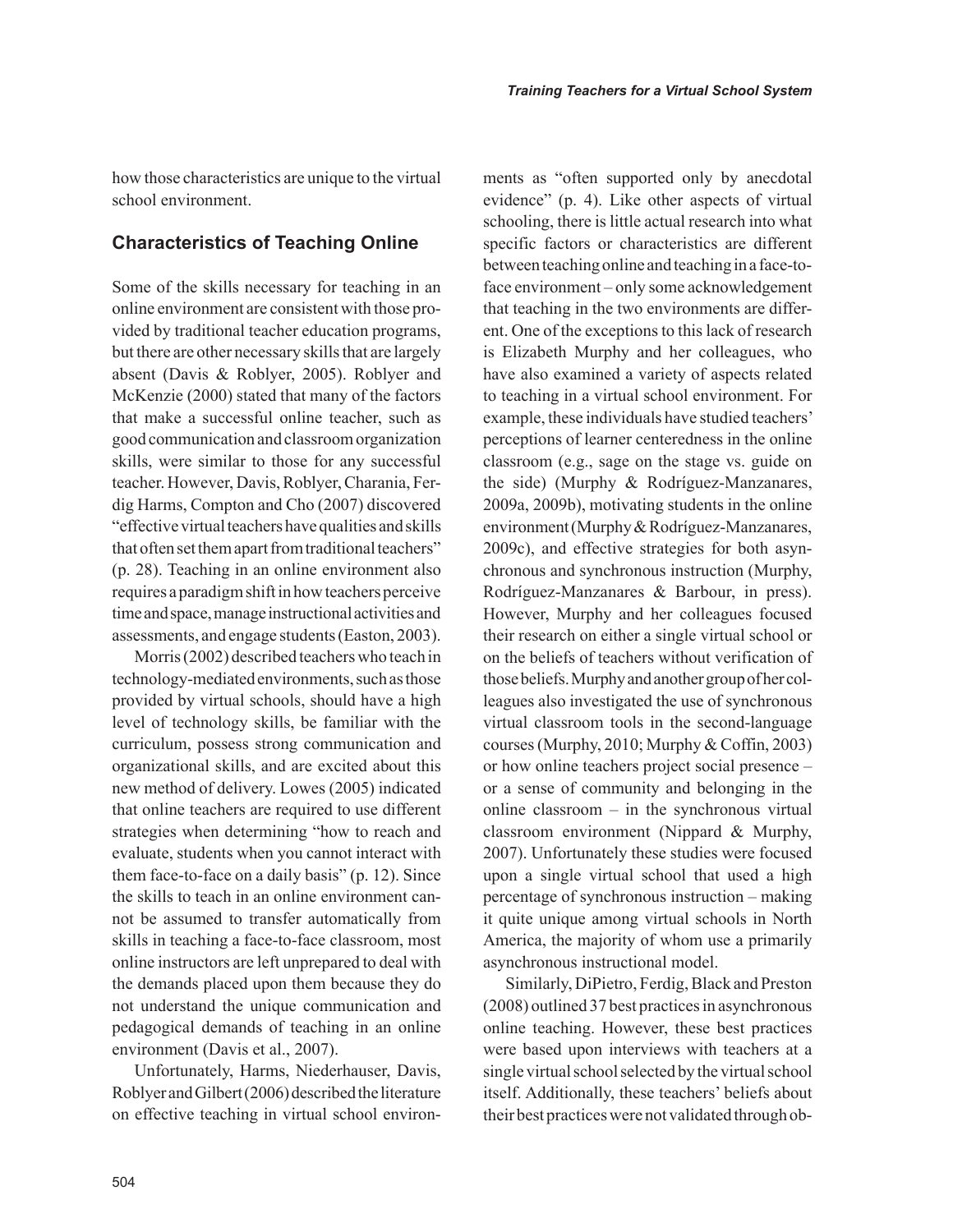servation of the teaching or student performance. Further, DiPietro (2010) described five beliefs virtual school teachers had about effective instructional practices. Once again, these beliefs were based upon interviews with a purposeful sample of virtual school teachers and an examination of a sample of their online course content. There were no observations to determine if the virtual school teachers enacted their stated beliefs. There were also data collected from students to verify if the beliefs about effective instructional practices translated into better student performance or to examine whether students were aware of or found these beliefs to be effective. I highlight the methodological limitations of the work published by DiPietro and her colleagues, along with Murphy and her colleagues, not to imply that these individuals are poor researchers or that their results should be called into question. I do highlight these methodological weaknesses to illustrate that these findings are not generalizable beyond the settings where the research was conducted or are simply based upon the opinions of virtual school teachers. Simply put, the limited amount of research literature into teaching K-12 students in an online environment is still very much in its infancy.

Finally, in addition to the limited amount of research into teaching in an online environment, the main practitioner organization representing K-12 online learning organizations have further mudded the waters. In 2008, the International Association for K-12 Online Learning (iNACOL) conducted a review of published standards of K-12 teaching online that resulted in the release of the National Standards for Quality Online Teaching (see NACOL, 2008). Once again, it was unfortunate that these standards were essentially those that had been originally published by the Southern Regional Educational Board (SREB), with some additions related to twenty-first century learning skills (largely due to iNACOL's involvement in the Partnership for 21st Century Skills). Beyond the SREB standards, iNACOL also reviewed standards from the National Education Association's Guide to Teaching Online Courses, the Ohio Department of Education's Ohio Standards for the Teaching Profession, and the Electronic Classroom of Tomorrow's (ECOTs) Teacher Evaluation Rubric. With the exception of ECOT's rubric, none of the standards were based upon published research – and neither the SREB's nor iNACOL's standards have been verified as valid and/or reliable (although Ferdig, Cavanaugh DiPietro, Black & Dawson [2000] did attempt to map existing literature, not research, to the iNACOL teaching standards). Regardless, while standards exist, they provide little systematic guidance for teaching online.

#### **Teaching Online and Teacher Professional Development**

As very few virtual school teachers receive training to teach online from their teacher education programs, the vast majority of teacher preparation has been accomplished through teacher professional development. Since the inception of virtual schooling, practitioners and evaluators have believed in order to fully appreciate the challenges that students face that teachers need to have the same kinds of experiences as their students when it comes to learning in an online environment (Zucker & Kozma, 2003). Many virtual schools require their teachers to complete online training and professional development prior to teaching online. For example, the Virtual High School Global Consortium requires all prospective teachers to complete an online course in online pedagogy and all potential course developers to complete an online course in online course design (Pape, Adams & Ribeiro, 2005). Recently, they have expanded their offerings to five separate courses ranging from simply technology integration for classroombased teachers to online pedagogy to the use of Web 2.0 tools (see http://www.govhs.org/Pages/ ProfDev-Home). They have even a partnership with Plymouth State University, Framingham State College and Northwest Nazarene University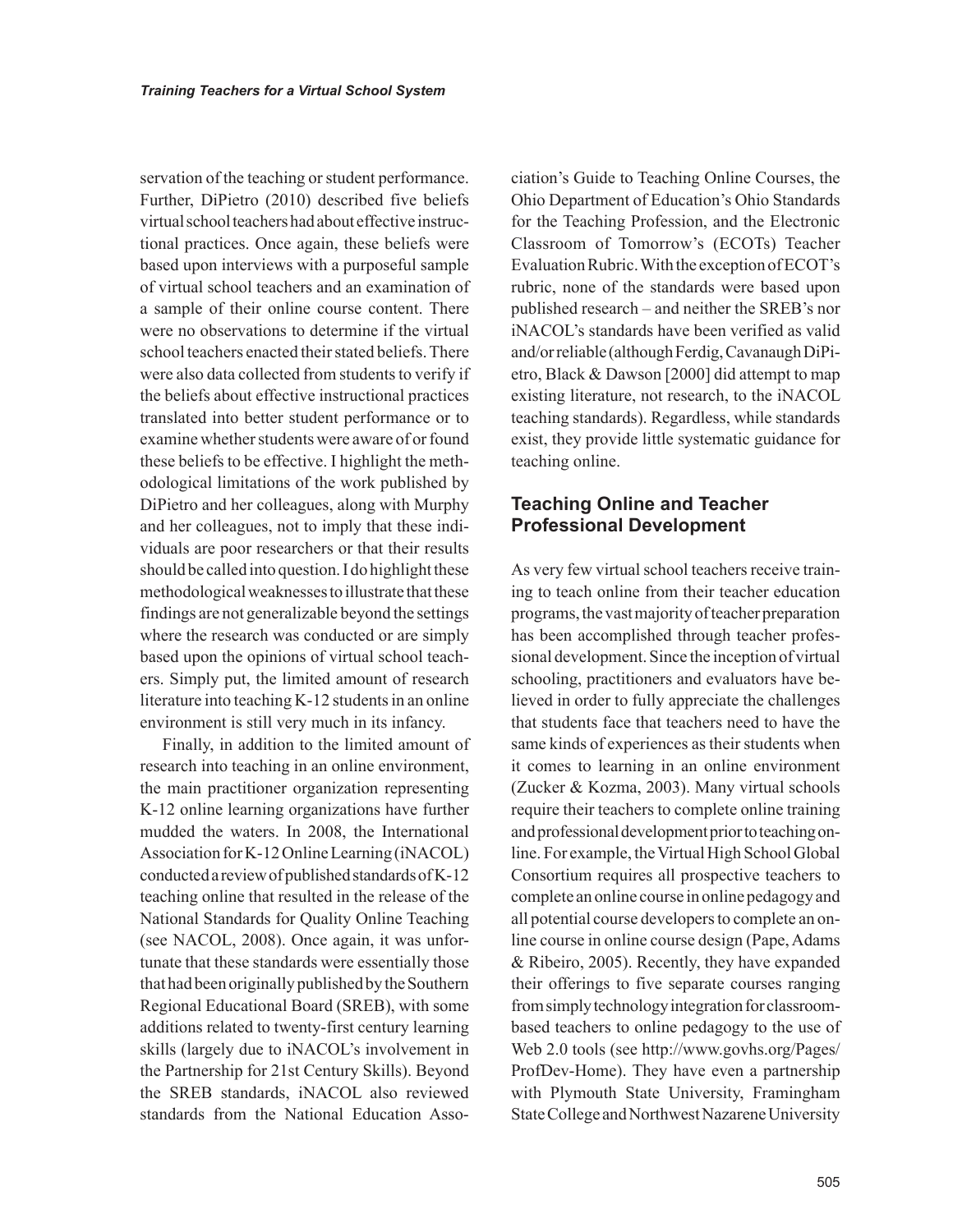to allow participants to receive graduate credits for completion of these courses, and a Certificate in Online Teaching and Learning if participants complete all five courses. The Illinois Virtual High School and Michigan Virtual School both offer similar six to eight-week web-based courses in online course design and online pedagogy to its teachers (see Barbour et al., 2010; Davis, 2003 respectively). Many other virtual schools in the United States offer their own teacher training in face-to-face or online formats.

These online courses usually focus on using the course management system and other tools, designing online curricular activities, and how to teach in an independent online environment (Watson, 2007). In addition to experiencing the same online environment that their students will have to use, "research into teaching has consistently shown that teachers teach the way they were taught" (Davis & Rose, 2007, p. 7). This concern was consistent with the finding of Barbour (2007), who indicated that virtual school teachers were able to use the synchronous virtual classroom efficiently because it allowed them to teach in a way that was familiar to them. He also found that these same teachers did not have effective asynchronous teaching strategies because it was foreign to them, and they often reverted to simply assigning students' seatwork or time to work on assignments. Without the experience of being taught in an online environment, these future online teachers have only a face-to-face paradigm to bring with them into the online classroom.

In fact, Rice and Dawley (2007) found that less than 40% of all online teachers in the United States reported to receiving professional development before they began teaching online. This indicates a need for teacher education programs to begin to address pre-service and in-service teachers' ability to teach in environments that are completely mediated by technology. Aronson and Timms (2003) also indicated that K-12 student success in online learning required support from both the online teacher and the local school-based teacher. Recent studies have found supplemental virtual school programs placed a significant demand upon school-based teachers and administrators (Barbour & Mulcahy, 2004; Hannum, Irvin, Lei & Farmer, 2008; Mulcahy, Dibbon & Norberg, 2008; Roblyer, Freeman, Stabler & Schneidmiller, 2007). So while some virtual schools provide some training to their own teachers, in most instances no such training is provided to the school-based personnel. There is clearly a need for teacher education programs to equip all teachers with initial training in teaching and learning in online K-12 environments.

#### **teacher training and new mOdelS OF teacher educatiOn**

Teacher education programs need to develop courses and complete programs that focus upon teaching and learning in a K-12 online learning environment (Davis & Rose, 2007). At present, there has only been one systematic initiative within teacher education to prepare teachers for the virtual school environment.

#### **a comprehensive approach**  to **Teacher Education and virtual Schooling**

Clark and Else (2003) indentified technology training as one of the key issues related to growing the virtual school movement. The continuing evolution of technology from the traditional static content that teachers could place online for their students to access to the read-write web (often referred to as Web 2.0) where teachers and students generate the online content together creates unique needs for teachers. Online teachers must be able to use these technologies, along with being able to instruct their own students on how to use them and have some limited knowledge of troubleshooting these technologies. Beyond a greater knowledge of and facilitation of technol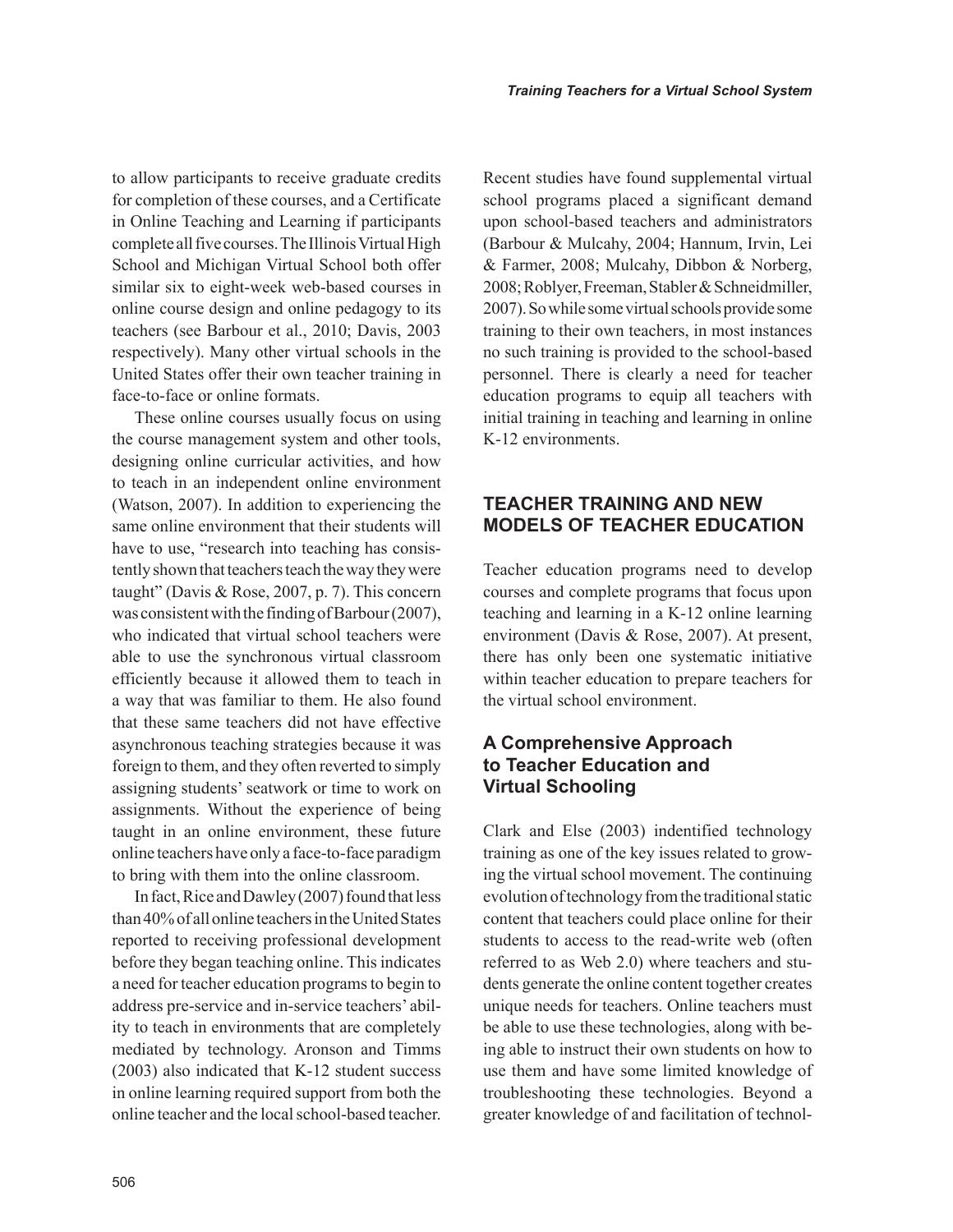ogy, Kearsley and Blomeyer (2004) indicated that pre-service and in-service teachers also needed to be able to complete the following tasks in a technology-mediated environment timely and meaningful feedback; create learning activities that engaged students, keep students interested and motivated, get students to interact with each other, and encourage students to be critical and reflective.

At present, there are two resources at Iowa State University (ISU) that may provide a model, and even curricular materials, that teacher education programs can adopt to address Kearsley's and Blomeyer's five online teaching tasks: Good Practice to Inform Iowa Learning Online and Teacher Education Goes Into Virtual Schooling (TEGIVS). The Good Practice to Inform Iowa Learning Online (see http://projects.educ.iastate. edu/~vhs/) was a project by funded by Roy J. Carver Charitable Trust, where Iowa State University (ISU) partnered with Iowa Public Television, Iowa Department of Education, the University of Virginia, and Ottumwa Community Schools, and Wartburg College. The purpose of the project was to create "ten case studies of good practice and supported the development of three exemplary courses by pioneers in Iowa who [would] lead good practice and mentor others" (Davis, Niederhauser, Compton, Lindstrom and Schoeny, 2005, p. 342). The case studies, which have a decided focus upon courses from the science curriculum, provided users with a detailed rationale as for why the course was being offered in an online learning format, description of the course, and discussion of the online tools being used in that course. Each case study also included syllabi for each of the courses and a selection of course materials, activities and assessments as examples.

As a follow-up to these case studies, ISU secured funding from the U.S. Department of Education's Fund for the Improvement of Post Secondary Education (FIPSE) and partnered with the Universities of Florida and Virginia, Graceland University and Iowa Learning Online to create TEGIVS (see http://ctlt.iastate.edu/~tegivs/ TEGIVS/homepage.html). The purpose of TE-GIVS was "to build on that work [i.e., the Good Practice to Inform Iowa Learning Online project] to incorporate virtual schooling into pre-service teacher education" (Davis et al., 2005, p. 342). The TEGIVS project would to introduce and orient new and current teachers to three roles in the virtual school environment:

Virtual School Site Facilitator: Mentoring & Advocating

Local mentor and advocate for students(s)

Proctors & records grades, etc.

Virtual School Teacher: Pedagogy & Class Management

Presents activities, manages pacing, rigor, etc. Interacts with students and their facilitators

Undertakes assessment, grading, etc.

Virtual School Designer: Course Development Design instructional materials

Works in team with teachers and a virtual school to construct the online course, etc. (Davis, 2007)

While the project had three objectives, this introduction and orientation was addressed by the creation of "instructional materials that [were] designed to illustrate and provide experiences with virtual schooling concepts and issues" (Davis et al., 2007, p. 29). These materials included five web-based scenarios – one for early childhood/ elementary, one for elementary/middle school, and three for secondary school – that focused on different virtual schooling issues and featured a variety of different tools (see http://ctlt.iastate. edu/~tegivs/TEGIVS/VSLab/all%20scenarios. html).

Each of these scenarios reflected four aspects of virtual schooling: pedagogy, technology, assessment and management (Davis, Demiraslan & Wortmann, 2007). The scenarios had different approaches to online learning, such as didactic inquiry, problem-based learning, and other teaching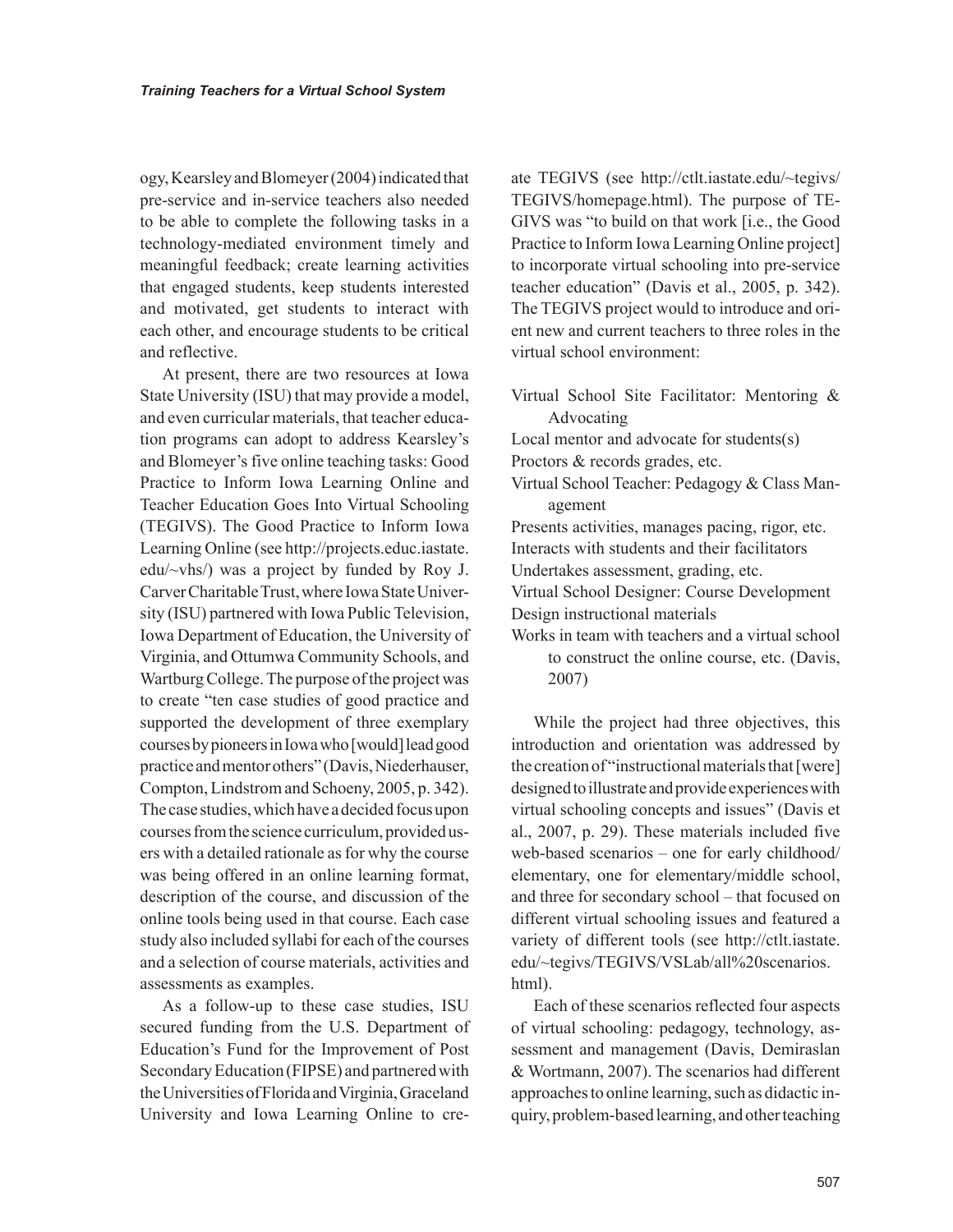strategies. They also showcased on synchronous and asynchronous software used in the virtual school environment, and individual tools including discussion boards, chat room, e-mail, and the whiteboard to name a few. The scenarios provided examples of how assessment is conducted in virtual school environments, such as reflections, proctored exams, performance-based tests and quizzes, and other authentic assessments. Finally, the scenarios outlined a variety of management issues, including communications between teacher and students, motivation for challenges, teaching technology from a distance, and encouragement to complete activities in independent environments.

However, simply exposing current and future educators to these aspects of virtual schooling does not necessarily prepare them for any of the three roles that they may tasked with during their teaching career. As Davis and Rose (2007) cautioned, "simply viewing any online course cannot provide a rigorous experience. Quality teacher preparation requires careful selection of field experience and student teaching in the students' content areas and grade levels" (p. 11). In this regard, the TEGIVS project was designed to incorporate the instructional materials in technology integration and/ or teaching methodology course, and to provide a teaching seminar course (see http://ctlt.iastate. edu/~tegivs/CI280A/introduction.html for the course materials), a six hour field experience component (see http://ctlt.iastate.edu/~tegivs/TE-GIVS/curriculum.html for the course materials), and eventually a teaching practicum (see TEGIVS Newsletter 2 for a description of this sequence).

#### **Virtual Student Teaching**

While the TEGIVS program is the most extensive initiative in teacher education to address virtual schooling – with both with specific courses and a student teaching experience, there are other teacher education programs that have created virtual school specific courses or provide student teaching opportunities. For example, the Florida Virtual School (FLVS) has partnerships with the University of Central Florida and the University of South Florida to provide virtual school student teaching opportunities to pre-service teacher education students. The partnership with the University of Central was the first one that FLVS established in 2007-08, with a small pilot project that involved six students in three core courses.

Students at the University of Central Florida complete the student teaching experience over a two-semester period. During the first semester, which is often the first semester of the students' senior year, students complete two 7-week student teaching internships. These students have the opportunity to complete both 7-week student teaching internships in a physical or brick-andmortar environment or students have the option to complete one 7-week student teaching internship in a brick-and-mortar environment and one 7-week student teaching internship in a virtual school environment. During the second semester, students complete a full 14-week internship. Students have the option to complete this 14-week student teaching internship in either a brick-andmortar or a virtual school environment. It should be noted that students do not have to complete either of their 7-week internships in a virtual school environment during that first semester in order to be eligible for the virtual school internship in this second semester.

While the University of Central of Florida partnership began with a half dozen students, during the 2009-10 school year that had grown to include 17 student teachers. The partnership that the FLVS have with the University of South Florida is quite similar. It began in 2008-09 and had served 45 student teachers in its first two years of operation. FLVS is currently exploring other student teaching partnerships with universities inside and outside of the State of Florida.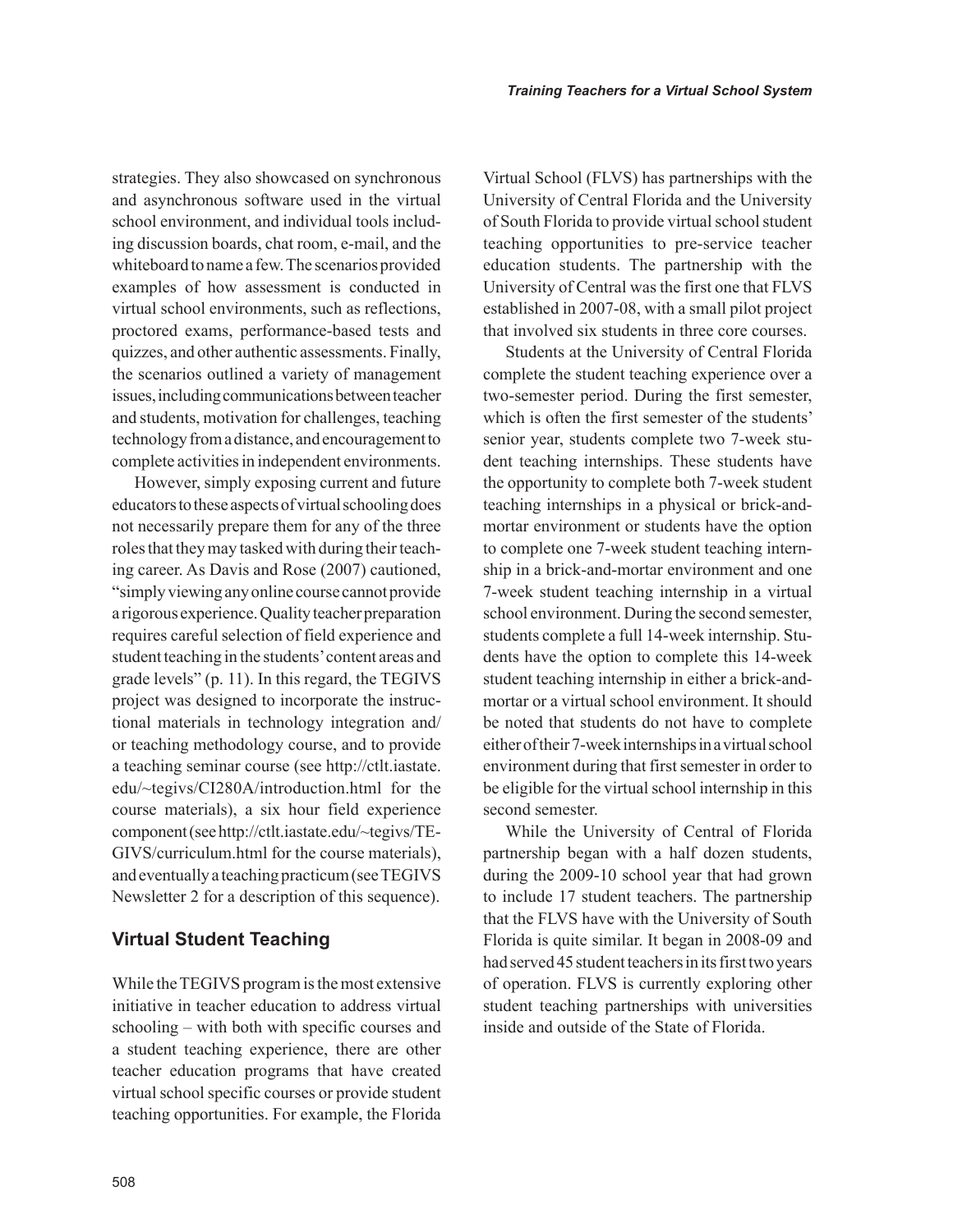#### **Online Teaching Certificates and endorsement Programs**

In addition to the virtual school student teaching experience, another area where teacher education programs have become active is in the provision of Graduate Certificates in Online Teaching. Several universities have created programs that utilize three to five Master's-level courses to form a graduate level certificate in online teaching. Most of these programs are generalized in nature, which is to say the online teaching is not specifically focused on the K-12 environment. However, some universities have created specific K-12 focused programs or K-12 focused options within a more generalized program.

The graduate certificates offered at Arizona State University, Boise State University, the University of Florida, and Wayne State University are good examples of certificates that have K-12 focused options within a more generalized program. These programs have a sequence of courses that students would complete if they were interested in teaching a virtual school environment, and a different set of courses that students would complete if they were interested in online teaching in a higher education or corporate environment. Boise State University and the University of Florida have three course certificates, while Arizona State University and Wayne State University have four course certificates plus an online teaching practicum. Almost all of the programs require students to complete a course in the foundations or theories of distance education, a course in online course design, and a course in the facilitation of online learning.

In addition to these general programs with a K-12 track or option, there are also several graduate certificate programs that are specifically focused on K-12 virtual schooling. The two programs that have this specific focus are both based in Georgia, which is also the first state in the United States that has a specific endorsement to teacher certification for online teaching. At present, Georgia State University and Valdosta State University both offer programs that allow in-service teachers to gain the online teaching endorsement to their existing teacher certification. The Georgia State University program is a four-course certificate that includes courses in integrating technology into school-based environment, evaluation and assessment for online learning, the Internet for educators, and e-learning environments. The Valdosta State University is a three-course certificate that includes courses in course management systems for e-learning, resources and strategies for e-learning, and design and delivery of instruction for e-learning. Some states have integrated online teaching standards into other curricular areas, such as Michigan where half of the educational technology teaching endorsement standards are focused on the design, delivery and support of online learning. Finally, other states (such as Arizona and Idaho) are also in the process of considering and/or implementing online teaching endorsement programs for teacher certification.

#### **Challenges for Teacher education Program**

Probably the biggest obstacle faced by teacher education programs when it comes to the introduction of courses and experiences to support pre-service and in-service teachers in being able to design, delivery and support virtual schooling experiences is the general lack of available models on which to design such courses and experiences. While not a complete list, the models presented above do represent a fairly comprehensive listing of the teacher education initiatives related to virtual schooling. This means that even if teacher education programs are willing and have few institutional obstacles to providing the necessary training for their students to be prepared for virtual schooling, in most instances they have to invent – an not re-invent – the wheel because K-12 online learning is often quite contextual to the jurisdiction where it occurs.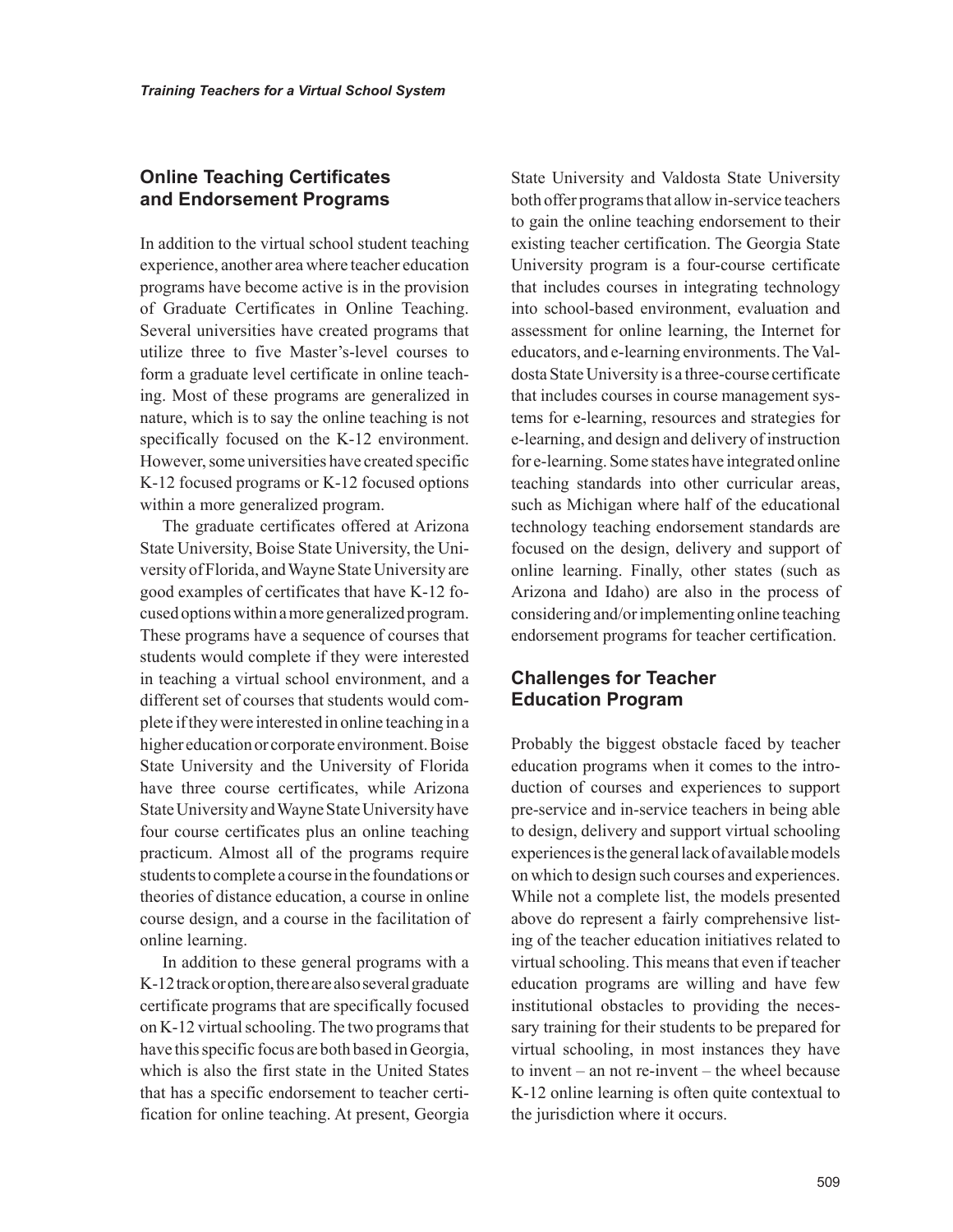Beyond the general lack of models, another challenge that teacher education programs must overcome is the lack of systematic research into online teaching and learning at the K-12 level. Beyond the limited amount of research into the online teaching of K-12 students described earlier, there is a general paucity of research into virtual schooling and K-12 online learning in general (Rice, 2006). For example, in their review of the literature, Cavanaugh, Barbour and Clark (2009) found the literature on virtual schooling was largely limited to practitioner reports and issues surrounding the policies governing or the technology utilized. Unfortunately, the federally funded TEGIVS initiative that coupled the developed of a model and supporting curricular materials for the introduction of virtual schooling into a teacher education program, along with systematic research of its implementation has been a rare instance.

Within the Canadian context, Memorial University of Newfoundland has led a consortium of K-12 and post-secondary organization to create the Killick Centre for E-Learning Research (see http:// www.mun.ca/killick/home/). Funded through the Social Sciences and Humanities Council of Canada's College-University Research Alliance program, the Killick Centre fosters research, training and new knowledge in the area of online learning – with a focus on the K-12 environment. Specific research studies have focused on effective online teaching, the impact of online learning on students when they enter post-secondary environments, effective management and leadership models for schools and districts, and the use of online learning to provide opportunities to students in rural and remote communities, along with aboriginal students. Beyond the TEGIVS and Killick Centre initiatives, there has been little systematic examination of how to prepare teachers to be able to design, delivery and support virtual school learning opportunities.

#### **a cOncluding call tO actiOn**

I began this chapter by echoing Greenfield (2003) query, "What should we be teaching the next generation to equip them for citizenship in the mid 21st century and beyond?" (p. 148). Almost daily there are reminders that today's economy is changing from an Industrial Age economy to a Digital Age economy. Educational reformers, many of whom are included in this book, call for increase use of technology in K-12 schools to allow students to transition from being consumers of media to creators of media. However, to date neither schools nor teacher education programs have changed to keep pace with the external pressures. Yet, research continuously points to the fact that teachers do not possess the necessary technical skills to keep up with their students in these technology-mediated environments (Duncan, 2005; Magliaro & Ezeife, 2007). Additionally, many new teachers still have limited knowledge of effective strategies for integrating technology into their classroom (Bauer, 2000; Hardy, 2003; Pellegrino & Altman, 1997), so even if they knew how to use the technology they would not know how to use it in pedagogically sound ways. Simply put, teacher education programs need to improve the depth and type of technology training provided to pre-service and in-service teachers.

Beyond providing teachers with the necessary technical skills, one of the five action items to address the training of teachers for these new realities provided by Davis and Rose (2007) was "that all regular universities and college integrate this new model of schoolings into their educational programs" (p. 14). The TEGIVS project included a Creative Commons Attribution-Non-Commercial-Share Alike 3.0 United States License, which would allow other institutions to use these curriculum materials provided that proper attribution was made, the materials were not being used for the purposes of making profit, and the materials (and any modifications thereof) continued to be shared under similar copyright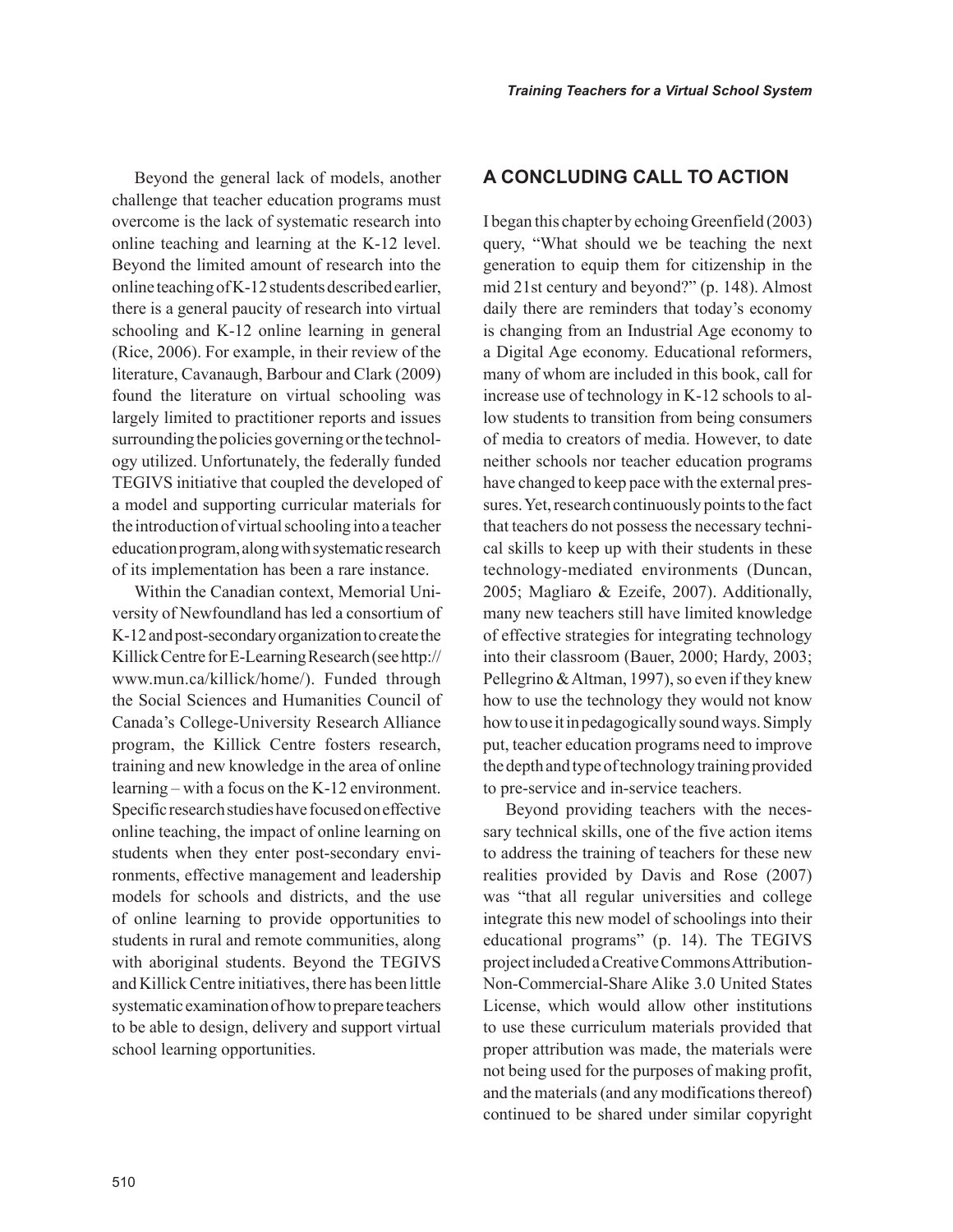restrictions. This allows any teacher education program to adopt and/or adapt these materials for use in their own programs. While the examples provided are based upon curriculum from the State of Iowa, the teacher roles highlighted, technologies showcased, pedagogy illustrated, and management issues discussed in this curriculum are common to most virtual schools throughout the United States.

While the models for integrating virtual schooling into teacher education may be limited, there are a variety of examples that currently exist; and even curricular materials that can be used. The missing link at this stage is the will to reform teacher education programs to prepare teachers to design, delivery and support virtual schooling. In her study of the potential for and ability of pre-tenured professors to reform teacher education programs, Cole (1999) was optimistic and characterized those who would mould and shape teacher education for the next generation as "highly competent, committed, and caring" (p. 294). However, she also cautioned that often these individuals are curtailed in their efforts at challenging the status quo as institutions "serve to perpetuate rather than challenge convention" (p. 294). I mention Cole's study because it is important to note that the majority of university faculty actively researching virtual schooling in the United States are pre-tenured faculty. The challenge will be to ensure that these teacher educators are able to overcome that status quo to enact changes to guarantee our future teachers do not whither.

Goodlad (1994) believed that innovation in K-12 schools needed to be matched with similar innovation in teacher education. Clearly innovation is occurring at the K-12 level with the increased use of virtual schooling. In order to this K-12 innovation to become widely accepted and adopted, teacher education programs must also innovate to prepare teachers who are ready for this and other changes.

#### **reFerenceS**

Aronson, J. Z., & Timms, M. J. (2003). *Net choices, net gains: Supplementing the high school curriculum with online courses*. San Francisco, CA: WestEd. Retrieved from www.wested.org/ online\_pubs/KN-03-02.pdf

Barbour, M. K. (2007). *What are they doing and how are they doing it? Rural student experiences in virtual schooling*. Unpublished Doctoral Dissertation. University of Georgia, Athens, GA.

Barbour, M. K. (2009). Today's student and virtual schooling: The reality, the challenges, the promise. *Journal of Distance Learning*, *13*(1), 5–25.

Barbour, M. K., Kinsella, J., Wicks, M., & Toker, S. (2010). Continuum of change in a virtual world: Training and retaining instructors. *Journal of Technology and Teacher Education*, *17*(4), 437–457.

Barbour, M. K., & Mulcahy, D. (2004). The role of mediating teachers in Newfoundland's new model of distance education. *The Morning Watch, 32*(1-2). Retrieved from http://www.mun.ca/educ/ faculty/mwatch/fall4/barbourmulcahy.htm

Barker, K., Wendel, T., & Richmond, M. (1999). *Linking the literature: School effectiveness and virtual schools*. Vancouver, BC: FuturEd. Retrieved from http://www.futured.com/pdf/Virtual.pdf

Bauer, J. F. (2000, November). *A technology gender divide: Perceived skill and frustration levels among female preservice teachers*. A paper presentation at the Annual Meeting of the Mid-South Educational Research Association, Bowling Green, KY. (ERIC Document Reproduction Service No. ED447137). Retrieved from http:// www.eric.ed.gov/ERICWebPortal/contentdelivery/servlet/ERICServlet?accno=ED447137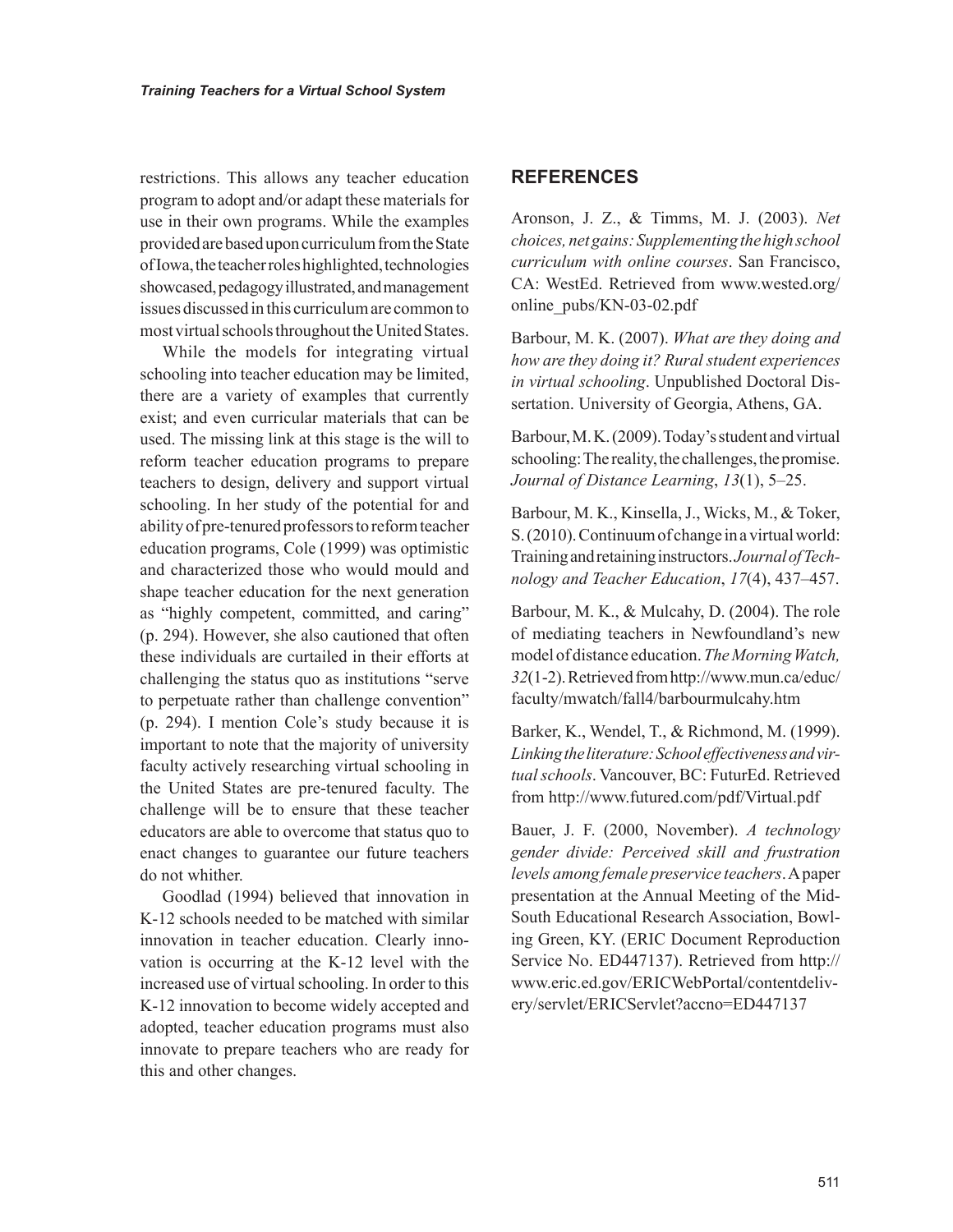Cavanaugh, C., Barbour, M. K., & Clark, T. (2009). Research and practice in K-12 online learning: A review of literature. *International Review of Research in Open and Distance Learning*, *10*(1). Retrieved from http://www.irrodl.org/index.php/ irrodl/article/view/607.

Christensen, C. M., Horn, M. B., & Johnson, C. W. (2008). *Disrupting class: How disruptive innovation will change the way the world learns*. New York, NY: McGraw Hill.

Clark, T. (2000). *Virtual high schools: State of the states - A study of virtual high school planning and preparation in the United States*. Center for the Application of Information Technologies, Western Illinois University. Retrieved from http://www. imsa.edu/programs/ivhs/pdfs/stateofstates.pdf

Clark, T. (2001). *Virtual schools: Trends and issues - A study of virtual schools in the United States*. San Francisco, CA: Western Regional Educational Laboratories. Retrieved from http:// www.wested.org/online\_pubs/virtualschools.pdf

Clark, T. (2007). Virtual and distance education in North American schools. In Moore, M. G. (Ed.), *Handbook of distance education* (2nd ed.). Mahwah, NJ: Lawrence Erlbaum Associates, Inc.

Clark, T., & Else, D. (2003). Distance education, electronic networking and school policy. In Walling, D. R. (Ed.), *Virtual schooling: Issues in the development of e-learning policy* (pp. 31–45). Bloomington, IN: Phi Delta Kappa Educational Foundation.

Cole, A. L. (1999). Teacher educators and teacher education reform: Individual commitments, institutional realities. *Canadian Journal of Education*, *24*(3), 281–295. Retrieved from http://www.csse. ca/CJE/Articles/FullText/CJE24-3/CJE24-3- Cole.pdf. doi:10.2307/1585876

Davis, N., Demiraslan, Y., & Wortmann, K. (2007, October). *Preparing to support online learning in K-12*. A presentation at the Iowa Educational Technology conference, Des Moines, IA. Retrieved from http://ctlt.iastate.edu/~tegivs/TEGIVS/ publications/ITEC2007-presentations.pdf

Davis, N., Niederhauser, D., Compton, L., Lindstrom, D., & Schoeny, Z. (2005). Virtual schooling lab practice: Case studies for teacher preparation. *Proceedings of the International Conference of the Society for Information Technology and Teacher Education* (pp. 342-345). Norfolk, VA: Association for the Advancement of Computing in Education. Retrieved from http://ctlt.iastate. edu/~tegivs/TEGIVS/publications/conferenceproceedings2005.pdf

Davis, N., & Rose, R. (2007). *Research committee issues brief: Professional development for virtual schooling and online learning*. Vienna, VA: North American Council for Online Learning. Retrieved from http://www.nacol.org/docs/ NACOL\_PDforVSandOlnLrng.pdf

Davis, N. E. (2007, November). *Teacher education for virtual schools*. A presentation at Annual Virtual School Symposium, Louisville, KY. Retrieved from http://ctlt.iastate.edu/~tegivs/TEGIVS/publications/VS%20Symposium2007.pdf

Davis, N. E., & Roblyer, M. D. (2005). Preparing teachers for the "schools that technology built": Evaluation of a program to train teachers for virtual schooling. *Journal of Research on Technology in Education*, *37*(4), 399–409.

Davis, N. E., Roblyer, M. D., Charania, A., Ferdig, R., Harms, C., Compton, L. K. L., & Cho, M. O. (2007). Illustrating the "virtual" in virtual schooling: Challenges and strategies for creating real tools to prepare virtual teachers. *The Internet and Higher Education*, *10*(1), 27–39. Retrieved from http://ctlt.iastate.edu/~tegivs/TEGIVS/ publications/JP2007%20davis&roblyer.pdf. doi:10.1016/j.iheduc.2006.11.001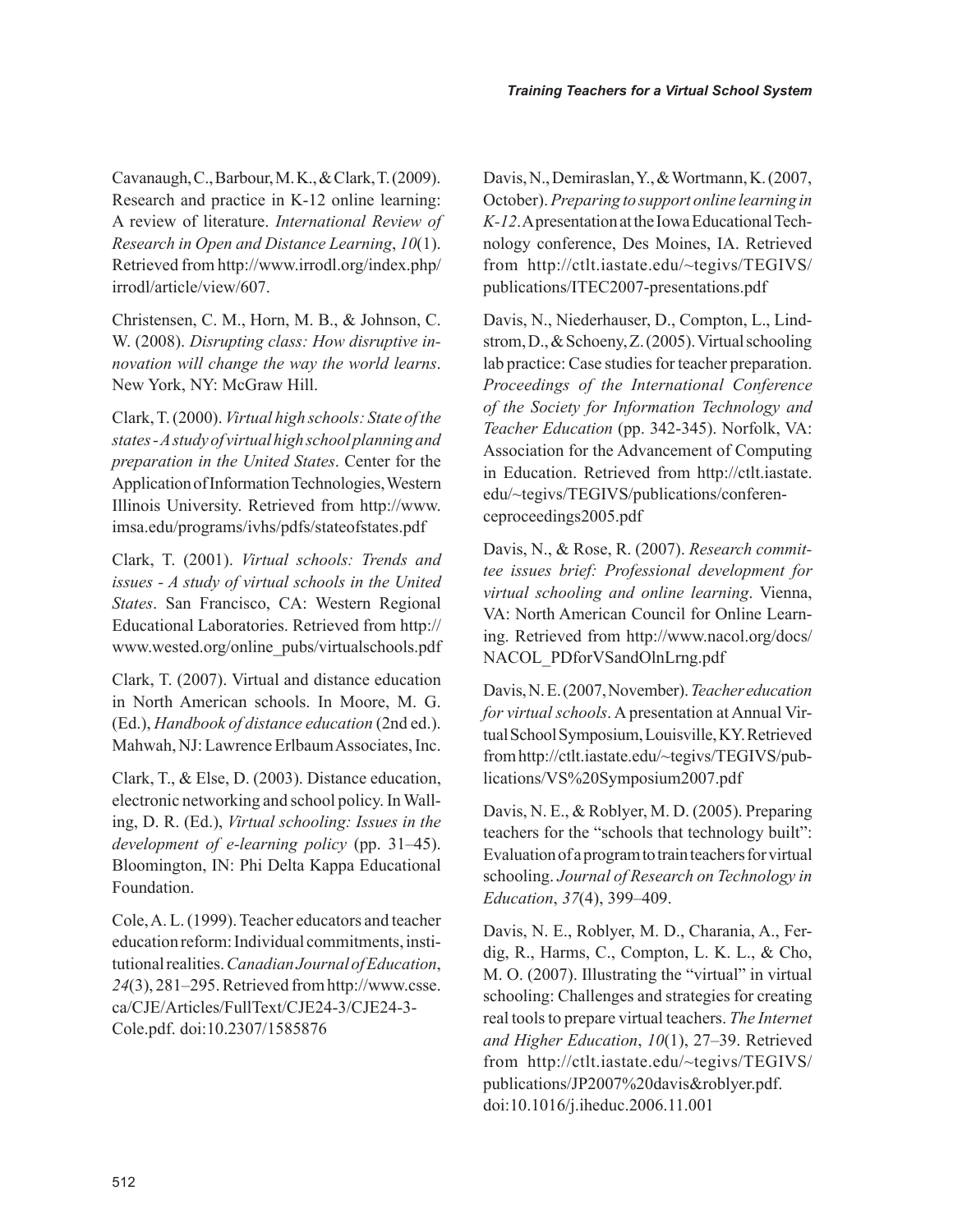Davis, N. M. (2003). Creating a learning community in the virtual classroom. In Walling, D. R. (Ed.), *Virtual schooling: Issues in the development of e-learning policy* (pp. 77–83). Bloomington, IN: Phi Delta Kappa Educational Foundation.

DiPietro, M. (2010). Virtual school pedagogy: The instructional practices of K-12 virtual school teachers. *Journal of Educational Computing Research*, *42*(3), 327–354. doi:10.2190/EC.42.3.e

DiPietro, M., Ferdig, R. E., Black, E. W., & Preston, M. (2008). Best practices in teaching K-12 online: Lessons learned from Michigan Virtual School teachers. *Journal of Interactive Online Learning*, *7*(1). Retrieved from http://www.ncolr. org/jiol/issues/getfile.cfm?volID=7&IssueID=22 &ArticleID=113.

Duncan, H. (2005). On-line education for practicing professionals: A case study. *Canadian Journal of Education*, *28*(4), 874–896. Retrieved from http://www.csse.ca/CJE/Articles/FullText/CJE28-4/CJE28-4-duncan.pdf. doi:10.2307/4126459

Easton, S. (2003). Clarifying the instructor's role in online distance learning. *Communication Education*, *52*(2), 87–105. doi:10.1080/03634520302470

Ferdig, R. E., Cavanaugh, C., DiPietro, M., Black, E. W., & Dawson, K. (2010). Virtual schooling standards and best practices for teacher education. *Journal of Technology and Teacher Education*, *17*(4), 479–503.

Friedman, T. L. (2006). *The world is flat: A brief history of the twenty-first century*. New York: Farrar, Straus and Giroux.

Friend, B., & Johnston, S. (2005). Florida Virtual School: A choice for all students. In Berge, Z. L., & Clark, T. (Eds.), *Virtual schools: Planning for success* (pp. 97–117). New York, NY: Teachers College Press.

Goodlad, J. (1994). *Educational renewal*. San Francisco, CA: Jossey-Bass Publishers.

Greenfield, S. (2003). *Tomorrow's people: How 21*st*-century technology is changing the way we think and feel*. London: Penguin Books Ltd.

Greenway, R., & Vanourek, G. (2006). The virtual revolution: Understanding online schools. *Education Next* (2). Retrieved from http://www.hoover. org/publications/ednext/3210506.html

Hannum, W. H., Irvin, M. J., Lei, P.-W., & Farmer, T. W. (2008). Effectiveness of using learner-centered principles on student retention in distance education courses in rural schools. *Distance Education*, *29*, 211–229. doi:10.1080/01587910802395763

Hardy, M. D. (2003). *"It should have been stressed in all education classes": Preparing pre-service teachers to teach with technology*. Searcy, AR: Harding University. ERIC Document Reproduction Service No. ED478379. Retrieved from http:// www.eric.ed.gov/ERICWebPortal/contentdelivery/servlet/ERICServlet?accno=ED478379

Harms, C. M., Niederhauser, D. S., Davis, N. E., Roblyer, M. D., & Gilbert, S. B. (2006). Educating educators for virtual schooling: Communicating roles and responsibilities. *The Electronic Journal of Communication, 16*(1-2). Retrieved from http:// ctlt.iastate.edu/~tegivs/TEGIVS/publications/ JP2007%20harms&niederhauser.pdf

Haughey, M., & Muirhead, W. (1999). *On-line learning: Best practices for Alberta school jurisdictions*. Edmonton, AB: Government of Alberta. Retrieved from http://www.phrd.ab.ca/technology/best\_practices/on-line-learning.pdf

Herrington, J., Reeves, T.C., & Oliver, R. (2005). Online learning as information delivery: Digital myopia. *Journal of Interactive Learning Research*, *16*(4), 353–367.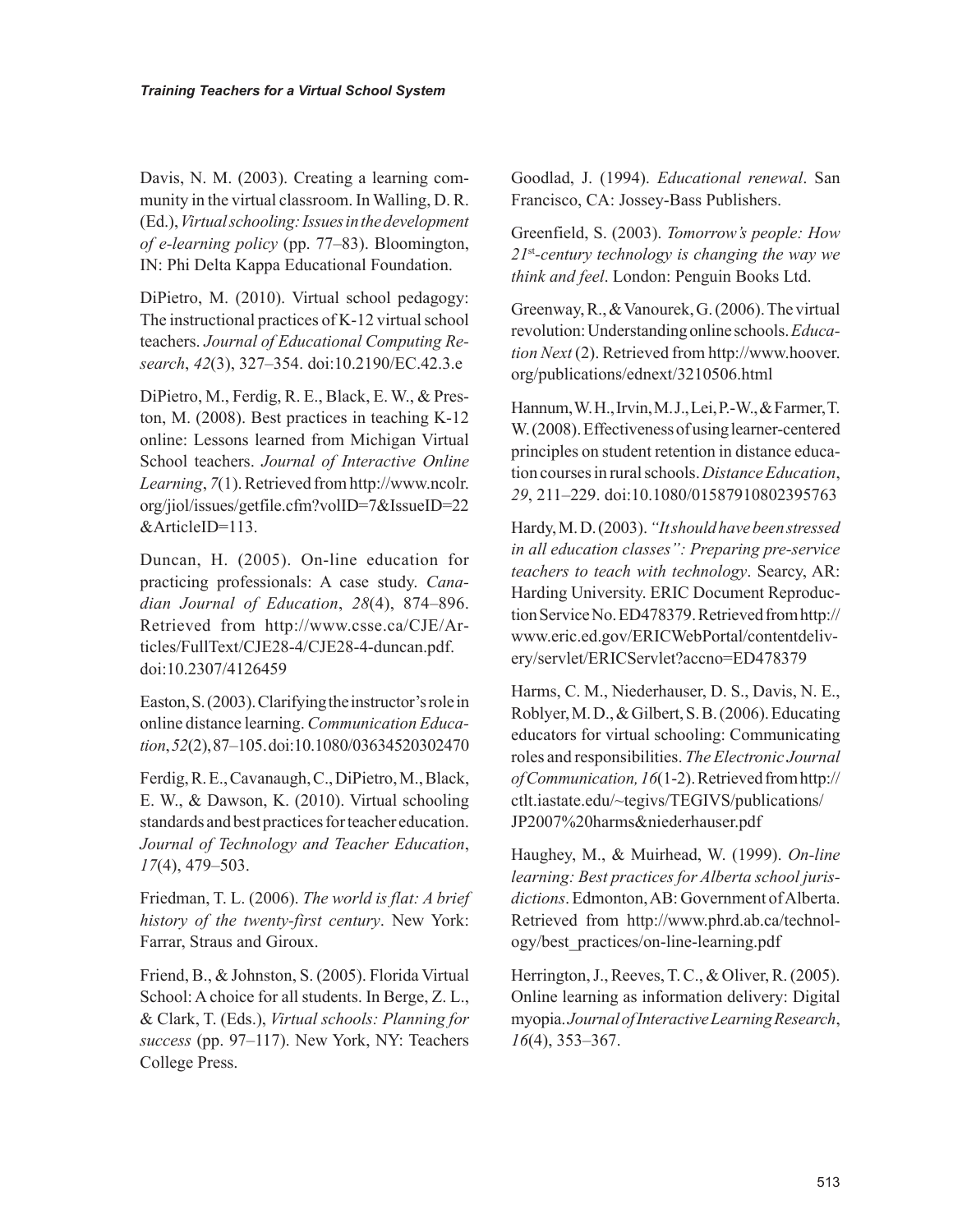International Society for Technology in Education. (2008). *National educational technology standards for teachers.* Washington, DC: Author. Retrieved from http://www.iste.org/ Content/NavigationMenu/NETS/ForTeachers/ NETS for Teachers.htm

Kaseman, L., & Kaseman, S. (2000). How will virtual schools effect homeschooling? *Home Education Magazine* (November-December), 16-19. Retrieved from http://homeedmag.com/ HEM/176/ndtch.html

Kearsley, G., & Blomeyer, R. (2004). Preparing K-12 teachers to teach online. *Educational Technology*, *44*(1), 49–52. Retrieved from http://home. sprynet.com/~gkearsley/TeachingOnline.htm.

Lowes, S. (2005, June). *Online teaching and classroom change: The impact of virtual high school on its teachers and their school*. A paper presented at the meeting of the North Central Regional Educational Laboratory, Chicago, IL. Retrieved from http://www.ilt.columbia.edu/ publications/lowes\_final.pdf

Magliaro, J., & Ezeife, A. N. (2007). Preservice teachers' preparedness to integrate computer technology into the curriculum. *Canadian Journal of Learning and Technology*, *33*(3), 95–111. Retrieved from http://www.cjlt.ca/content/vol33.3/ Magliaro.html.

Moore, M. G., & Kearsley, G. (1996). The theoretical basis for distance education. In *Distance education: A systems view* (pp. 197–212). Belmont, CA: Wadsworth.

Morris, S. (2002). *Teaching and learning online: A step-by-step guide for designing an online K-12 school program*. Lanham, MD: Scarecrow Press Inc.

Mulcahy, D. M., Dibbon, D., & Norberg, C. (2008). *An investigation into the nature of education in a rural and remote region of Newfoundland and Labrador: The Straits*. St. John's, NL: The Harris Centre, Memorial University of Newfoundland.

Murphy, E. (2010). Online synchronous communication in the second-language classroom. *Canadian Journal of Learning and Technology.*, *35*(3). Retrieved from http://www.cjlt.ca/index. php/cjlt/article/view/539.

Murphy, E., & Coffin, G. (2003). Synchronous communication in a Web-based senior high school course: Maximizing affordances and minimizing constraints of the tool. *American Journal of Distance Education*, *17*(4), 235–246. doi:10.1207/ s15389286ajde1704\_4

Murphy, E., & Rodríguez-Manzanares, M. (2009a). Learner-centredness in high-school distance learning: Teachers' perspectives and research-validated principles. *Australasian Journal of Educational Technology, 25*(5), 597-610. Retrieved from http://www.ascilite.org.au/ajet/ ajet25/murphy.html

Murphy, E., & Rodríguez-Manzanares, M. (2009b). Sage without a stage: A cultural historical activity theory perspective on e-teaching in web-based, high-school classrooms. *International Review of Research in Open and Distance Learning*, *10*(3). Retrieved from http://www.irrodl.org/ index.php/irrodl/article/view/579/1300.

Murphy, E., & Rodríguez-Manzanares, M. (2009c). Teachers' perspectives on motivation in high-school distance education. *Journal of Distance Education*, *23*(3), 1–24. Retrieved from http://www.jofde.ca/index.php/jde/article/ view/602.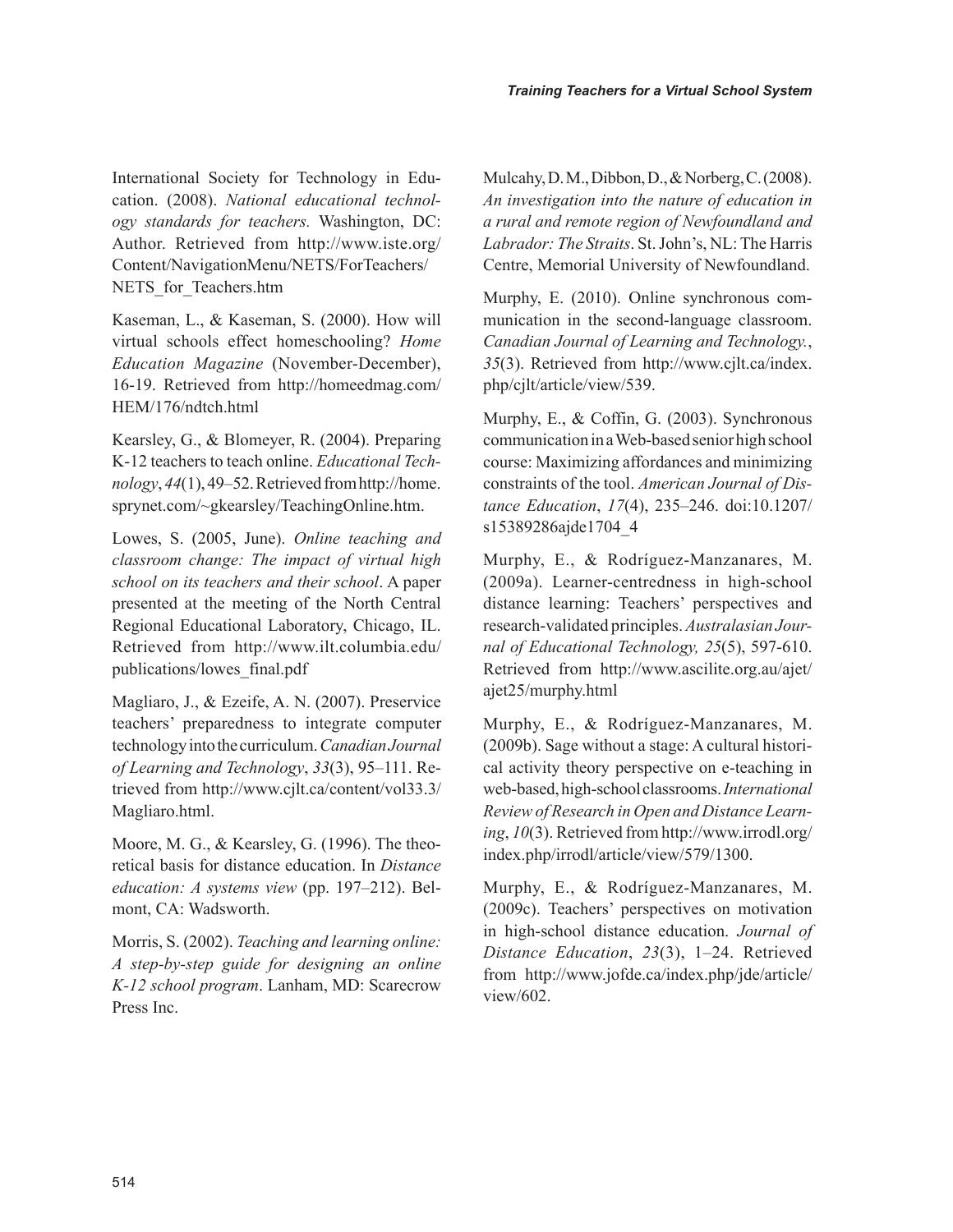Murphy, E., Rodríguez-Manzanares, M., & Barbour, M. K. (2011). Asynchronous and synchronous teaching and learning in high-school distance education. *British Journal of Educational Technology*, *42*(4). doi:10.1111/j.1467-8535.2010.01112.x

Nippard, E., & Murphy, E. (2007). Social presence in the web-based synchronous secondary classroom. *Canadian Journal of Learning and Technology*, *33*(1). Retrieved from http://www. cjlt.ca/content/vol33.1/nippard.html.

North American Council for Online Learning. (2008). *National standards for quality online teaching.* Vienna, VA: Author. Retrieved from http://www.nacol.org/nationalstandards/ NACOL%20Standards%20Quality%20Online%20Teaching.pdf

North American Council for Online Learning & Partnership for 21st Century Skills. (2006). *Virtual schools and 21st century skills*. Vienna, VA: Author. Retrieved 2008 from http://www.nacol.org/docs/ NACOL\_21CenturySkills.pdf

Pape, L., Adams, R., & Ribeiro, C. (2005). The virtual high school: Collaboration and online professional development. In Berge, Z. L., & Clark, T. (Eds.), *Virtual schools: Planning for success* (pp. 118–132). New York, NY: Teachers College Press.

Partnership for 21st Century Skills. (2002). *Learning for the 21st century: A report and mile guide for 21st century skills*. Washington, DC: Author.

Pellegrino, J. W., & Altman, J. E. (1997). Information technology and teacher preparation: Some critical issues and illustrative solutions. *Peabody Journal of Education*, *72*(10), 89–121. doi:10.1207/s15327930pje7201\_5

Reeves, T. C. (2003). Storm clouds on the digital education horizon. *Journal of Computing in Higher Education*, *15*(1), 3–26. doi:10.1007/ BF02940850

Reeves, T. C. (2005). No significant differences revisited: A historical perspective on the research informing contemporary online learning. In Kearsley, G. (Ed.), *Online learning: Personal reflections on the transformation of education* (pp. 299–308). Englewood Cliffs, NJ: Educational Technology Publications.

Rice, K., & Dawley, L. (2007). *Going virtual! The status of professional development for K-12 online teachers*. Boise, ID: Boise State University. Retrieved from http://edtech.boisestate.edu/ goingvirtual/goingvirtual1.pdf

Rice, K. L. (2006). A comprehensive look at distance education in the K-12 context. *Journal of Research on Technology in Education*, *38*(4), 425–448.

Roblyer, M. D., Freeman, J., Stabler, M., & Schneidmiller, J. (2007). *External evaluation of the Alabama ACCESS initiative: Phase 3 report*. Eugene, OR: International Society for Technology in Education. Retrieved from http://accessdl.state. al.us/2006Evaluation.pdf

Roblyer, M. D., & McKenzie, B. (2000). Distant but not out-of-touch: What makes an effective distance learning instructor? *Learning and Leading with Technology*, *27*(6), 50–53.

Smith, R., Clark, T., & Blomeyer, R. L. (2005). *A synthesis of new research on K-12 online learning*. Naperville, IL: Learning Point Associates. Retrieved from http://www.ncrel.org/tech/synthesis/synthesis.pdf

Surrey, D. W., & Ely, D. P. (2007). Adoption, diffusion, implementation, and institutionalization of instructional innovations. In Reiser, R. A., & Dempsey, J. V. (Eds.), *Trends and issues in instructional design and technology* (2nd ed., pp. 104–122). Upper Saddle River, NJ: Pearson Education, Inc.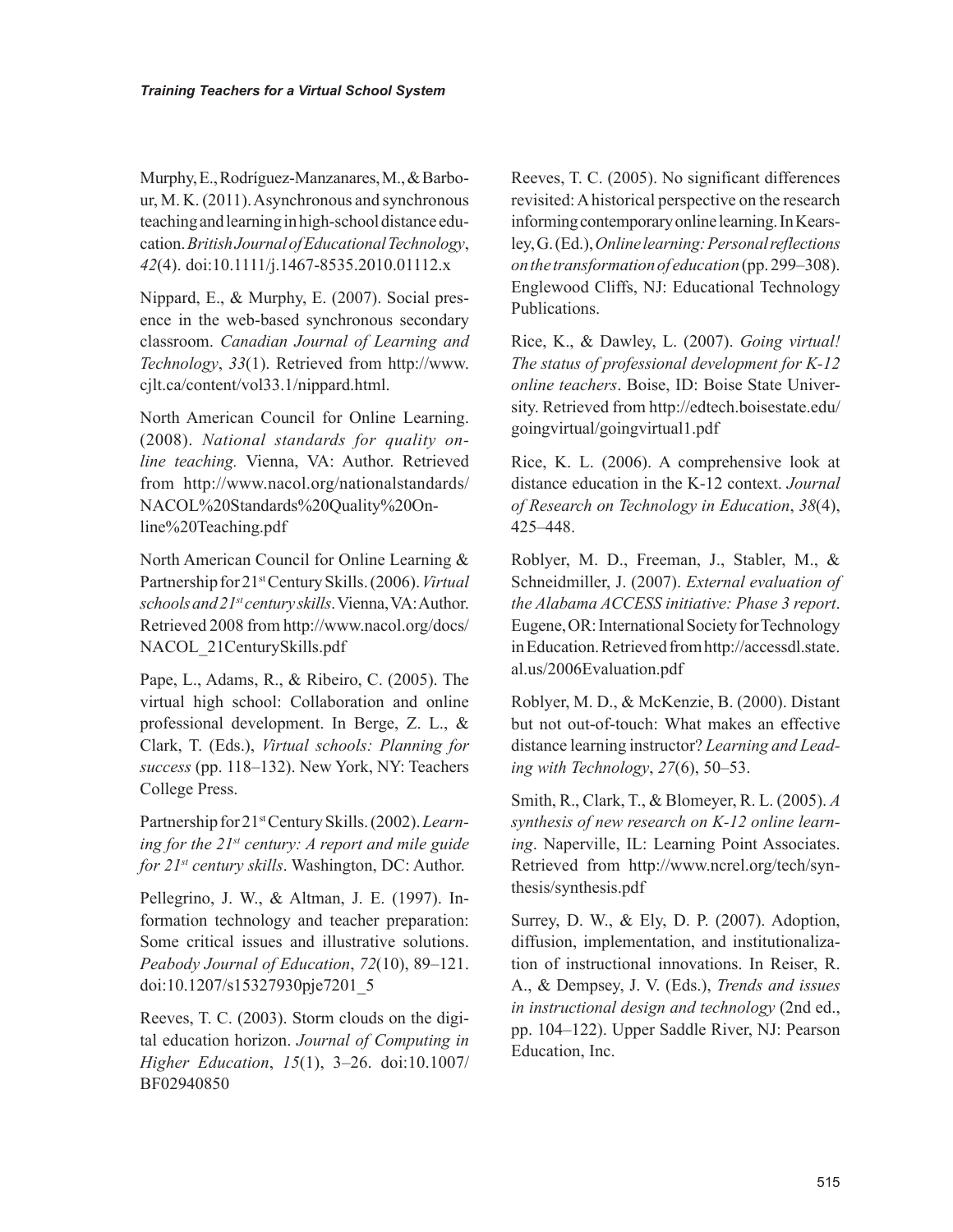Tapscott, D. (1998). *Growing up digital: The rise of the net generation*. New York, NY: McGraw-Hill Companies.

Watson, J. (2007). *A national primer on K-12 online learning*. Vienna, VA: North American Council for Online Learning. Retrieved from http://www.nacol.org/docs/national\_report.pdf

Watson, J. F., Gemin, B., Ryan, J., & Wicks, M. (2009). *Keeping pace with K–12 online learning: A review of state-level policy and practice*. Naperville, IL: Learning Point Associates. Retrieved from http://www.kpk12.com/downloads/ KeepingPace09-fullreport.pdf

Watson, J. F., Murin, A., Vashaw, L., Gemin, B., & Rapp, C. (2010). *Keeping pace with K–12 online learning: An annual review of policy and practice*. Naperville, IL: Learning Point Associates. Retrieved from http://www.kpk12.com/ wp-content/uploads/KeepingPaceK12\_2010.pdf

Wood, C. (2005). Highschool.com: The virtual classroom redefines education. *Edutopia, 1*(4), 31-44. Retrieved from http://www.edutopia.org/ high-school-dot-com

Zucker, A., & Kozma, R. (2003). *The virtual high school: Teaching generation V*. New York, NY: Teachers College Press.

### **additiOnal reading**

Barbour, M. K., & Reeves, T. C. (2009). The reality of virtual schools: A review of the literature. *Computers & Education*, *52*(2), 402–416. doi:10.1016/j.compedu.2008.09.009

Berge, Z. L., & Clark, T. (2005). *Virtual schools: Planning for success*. New York, NY: Teachers College Press.

Cavanaugh, C. (2001). The effectiveness of interactive distance education technologies in K-12 learning: A meta-analysis. *International Journal of Educational Telecommunications*, *7*(1), 73–88.

Cavanaugh, C. (2007). Effectiveness of K-12 online learning. In Moore, M. G. (Ed.), *Handbook of Distance Education* (2nd ed., pp. 157–168). Mahwah, NJ: Lawrence Erlbaum Associates, Inc.

Cavanaugh, C., & Blomeyer, R. (2007). *What works in K-12 online learning*. Eugene, OR: International Society for Technology in Education.

Cavanaugh, C., Gillan, K. J., Kromrey, J., Hess, M., & Blomeyer, R. (2004). *The effects of distance education on K–12 student outcomes: A meta-analysis*. Naperville, IL: Learning Point Associates. Retrieved July 4, 2005, from http:// www.ncrel.org/tech/distance/k12distance.pdf

Clark, T. (2003). Virtual and distance education in American schools. In M. G. Moore (Ed.), *Handbook of distance education*> (pp. 673-699-168). Mahwah, NJ: Lawrence Erlbaum Associates, Inc.

### **key termS and deFinitiOnS**

**Asynchronous:** Not in real time. For example, a discussion forum is an asynchronous technology where one student posts a message and at a later time another student can read and respond to that message. A non-technical example would be like a community bulletin board where one person posts a for sale poster and at a later time another person may walk by and see that sign.

**Cyber School:** A full-time K-12 online learning program where students do not attend a traditional or brick-and-mortar school.

**K-12 Online Learning:** A generic term to encompass all forms of distance education at the K-12 level delivered over the Internet. This includes full-time cyber schooling and supplemental virtual schooling.